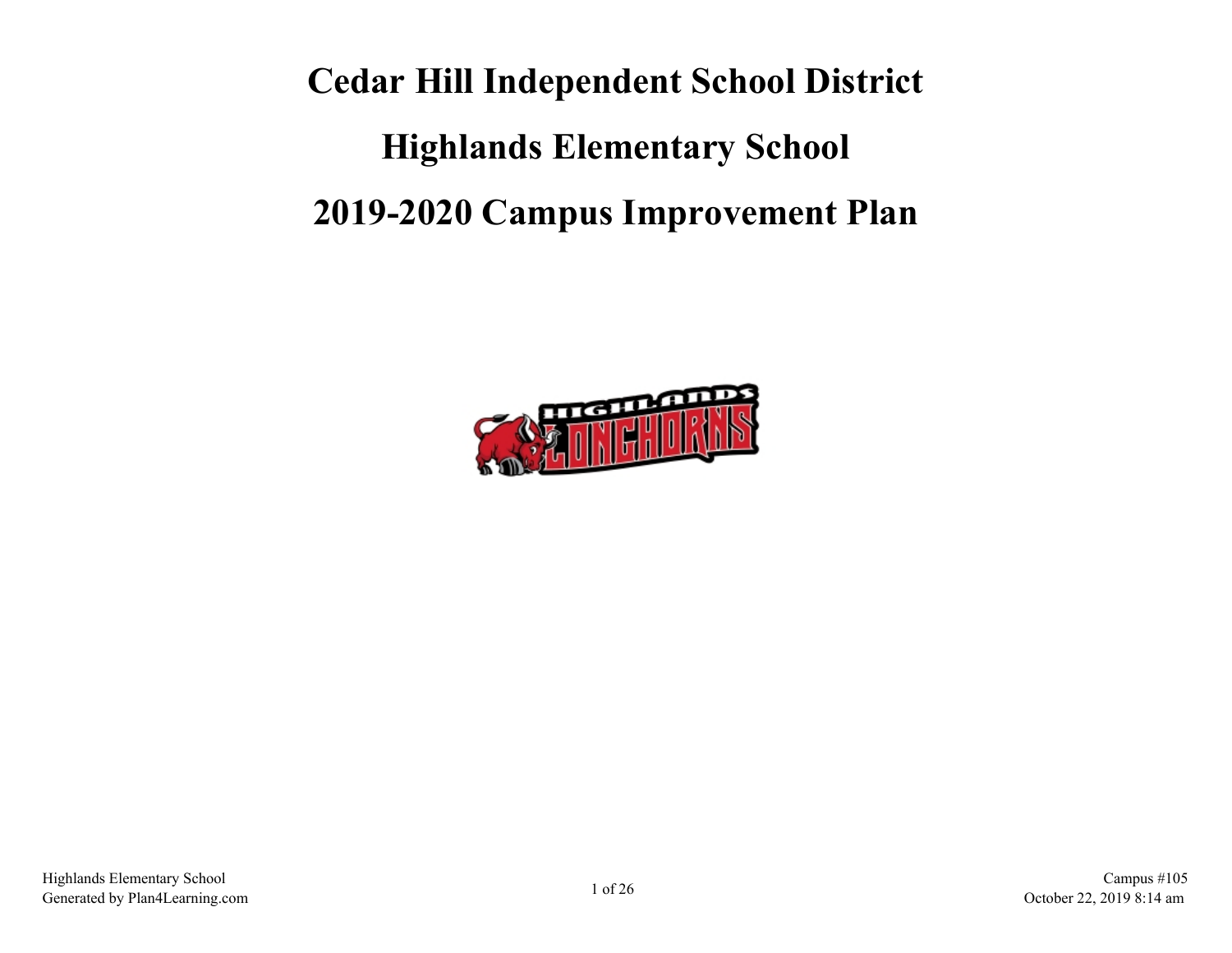# **Mission Statement**

Educate Every Child Everyday; Whatever it Takes!

# **Vision**

Excellence for every Scholar and Staff member

# **Highlands Value Statements:**

- Highlands' classrooms will provide a positive, enjoyable, and safe environment that promotes literacy and learning for every student.
- The Highlands campus is committed to adopting, supporting, and implementing campus-wide programs and practices that result in improved achievement.
- Community members and parents are essential partners at Highlands Elementary School.
- At Highlands we will make "Rigor, Relevance, and Relationships a Reality"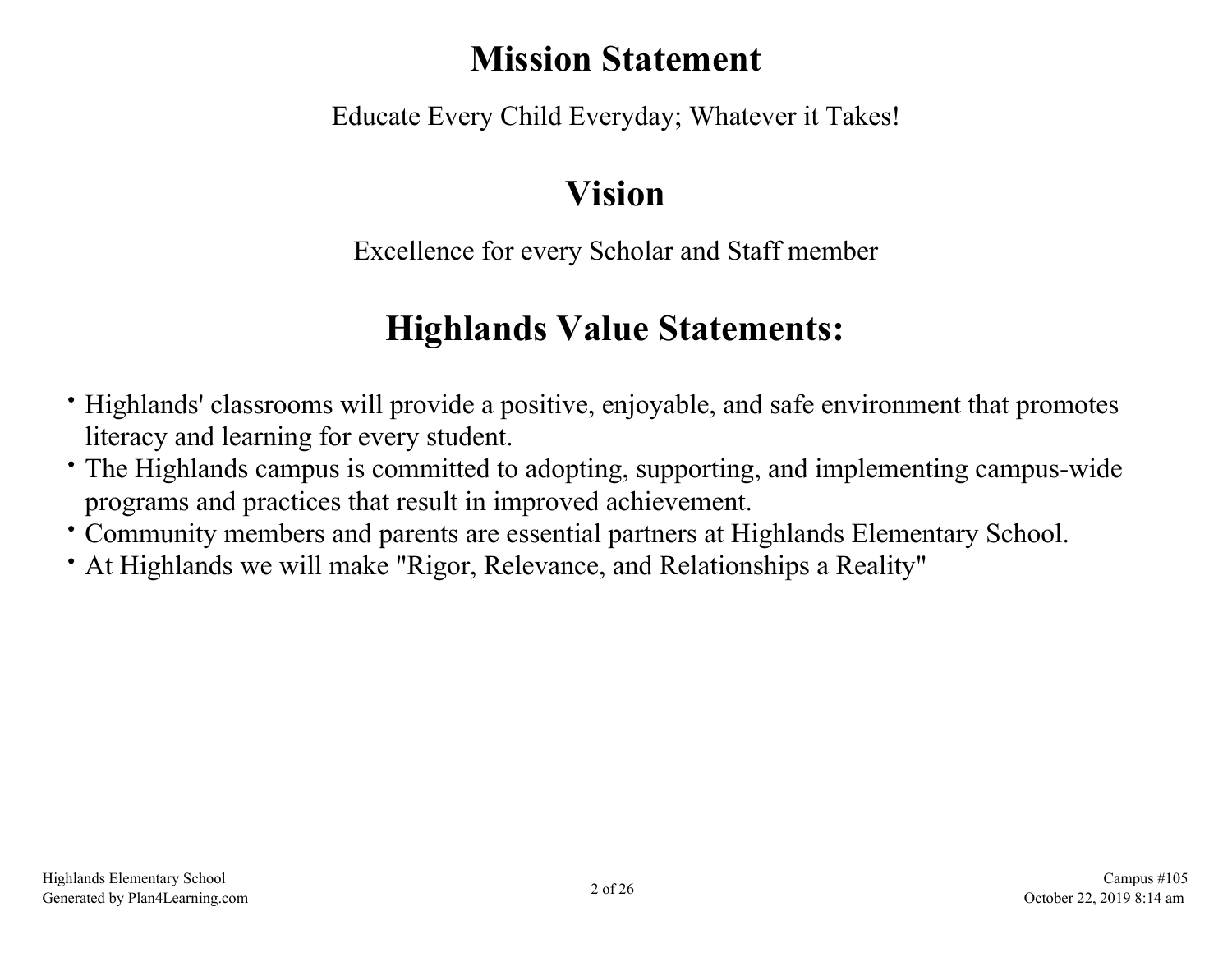# **Table of Contents**

| Comprehensive Needs Assessment (and according to the control of the control of the comprehensive Needs Assessment)                                                                                                             |     |
|--------------------------------------------------------------------------------------------------------------------------------------------------------------------------------------------------------------------------------|-----|
|                                                                                                                                                                                                                                |     |
|                                                                                                                                                                                                                                |     |
| School Processes & Programs experience in the contract of the contract of the contract of the contract of the contract of the contract of the contract of the contract of the contract of the contract of the contract of the  |     |
| Priority Problem Statements (all contains and contained all contains a statements of the statements of the statements of the statements of the statements of the statements of the statements of the statement of the statemen |     |
| Comprehensive Needs Assessment Data Documentation (and according to the contract of the comprehensive Needs Assessment Data Documentation (and according to the contract of the contract of the contract of the contract of th |     |
| Goals                                                                                                                                                                                                                          |     |
| Goal 1: Increase the campus overall score from 80 to 90 and earn at least one more distinction designation based on the 2019-2020 Texas                                                                                        |     |
| Goal 2: Increase the percentage of respondents to climate survey, rating the campus positively by a 10% increase on the End-of-Year Climate survey<br>for $2019 - 2020$                                                        | 18  |
| Goal 3: The campus turnover rate for faculty will decrease 10% by June 30, 2020.                                                                                                                                               |     |
| Comprehensive Support Strategies (and contain the contract of the contract of the contract of the contract of the contract of the contract of the contract of the contract of the contract of the contract of the contract of  |     |
| 2019-2020 Campus Site-Based Committee (etc.) et al. (etc.) and the control of the control of the control of the control of the control of the control of the control of the control of the control of the control of the contr | -25 |
| <b>Campus Funding Summary</b>                                                                                                                                                                                                  |     |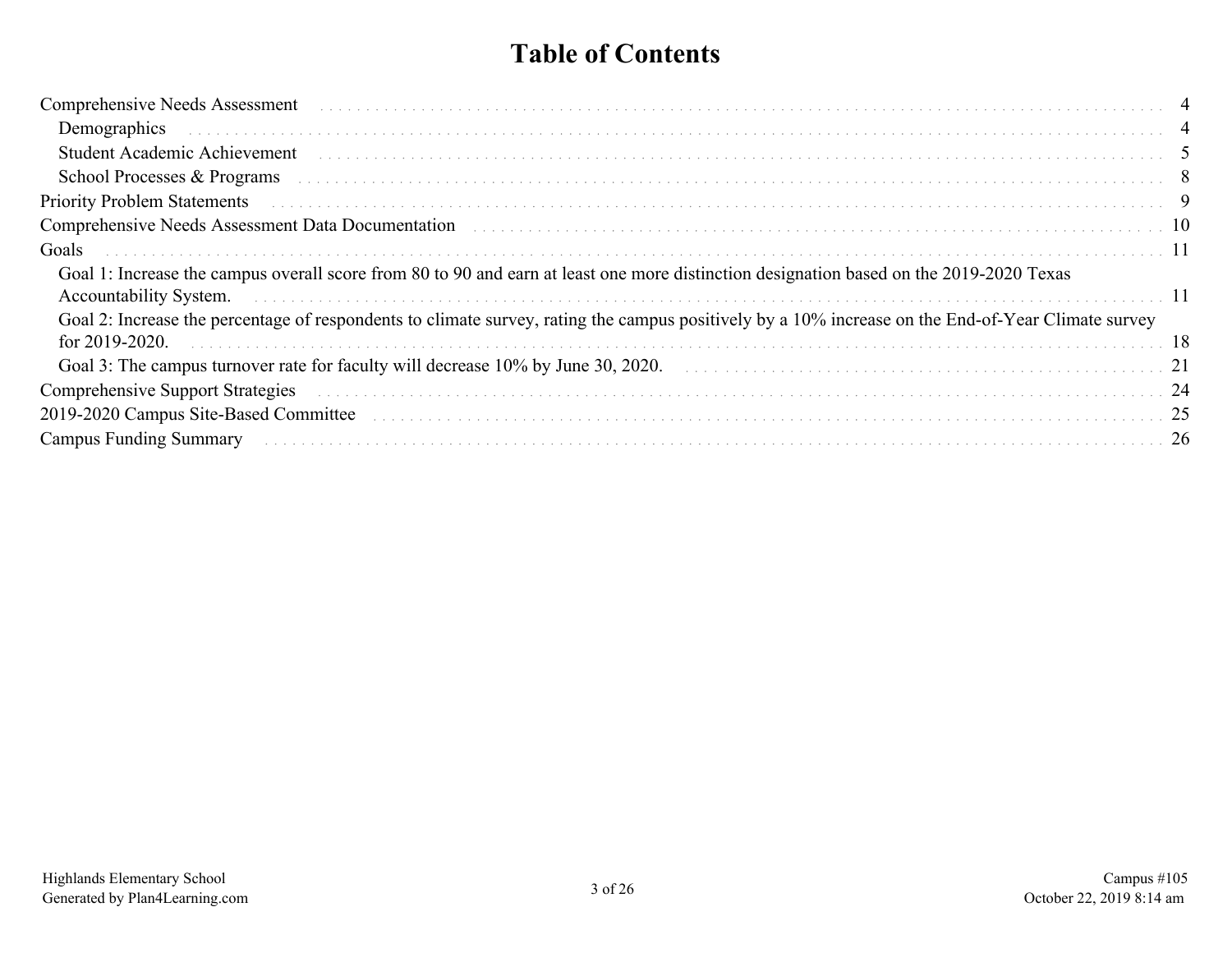# **Comprehensive Needs Assessment**

# <span id="page-3-0"></span>**Demographics**

## **Demographics Summary**

| Campus Make-up   |           |           |           |
|------------------|-----------|-----------|-----------|
|                  | 2016-2017 | 2017-2018 | 2018-2019 |
| Total            | 714       | 666       | 657       |
| Male             | 53.64%    | 55.71%    | 52.21     |
| Female           | 46.36%    | 44.29%    | 47.79%    |
| Hispanic         | 52.38%    | 55.71%    | 58.75%    |
| American Indian  | 0.7       | 0.3       | 0.15      |
| Asian            | 0.42      | 0.75      | 0.15      |
| African American | 43.28%    | 38.44%    | 35.77%    |
| Pacific Islander |           |           |           |
| White            | 1.82%     | 2.40%     | 2.13%     |
| 2 or More        | 1.40%     | 2.40%     | 3.04%     |
| At-Risk          | 55.50%    | 53.21%    | 69.21%    |
| Economic Dis     | 79.41%    | 82.88%    | 87.06%    |
| Title 1          |           |           |           |
| Gifted           | 4.90%     | 5.56%     | 3.96%     |
| Special Ed       | $6.02\%$  | 6.61%     | $6.7\%$   |
| <b>CTE</b>       |           |           |           |
| <b>LEP</b>       | 39.36%    | 46.25     | 45.21%    |

## **Demographics Strengths**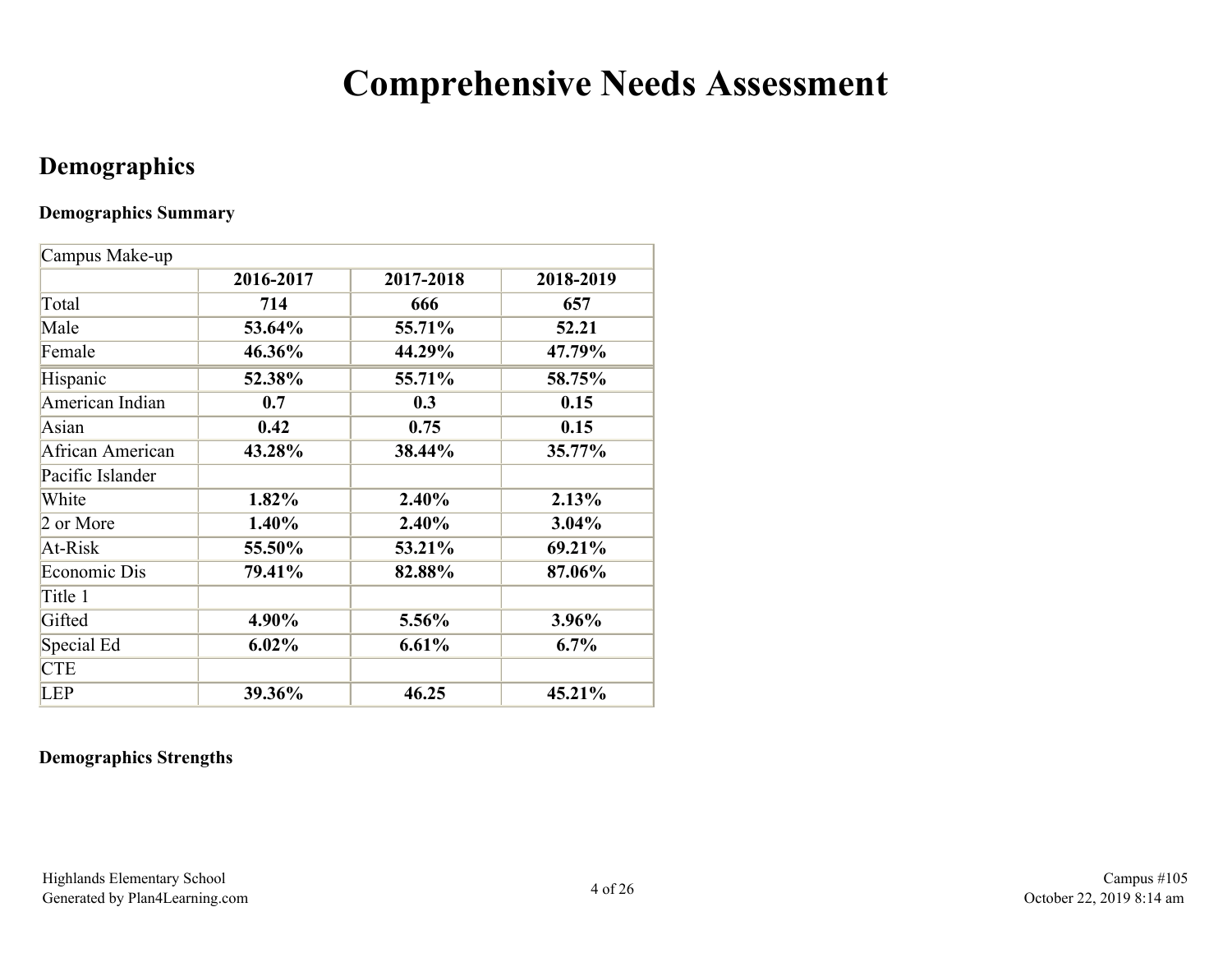# <span id="page-4-0"></span>**Student Academic Achievement**

#### **Student Academic Achievement Summary**

| 2019 STAAR Performance Data Table                            |                        |                     |                     |                 |                    |                 |                             |                              |                 |                                              |                   |                                       |
|--------------------------------------------------------------|------------------------|---------------------|---------------------|-----------------|--------------------|-----------------|-----------------------------|------------------------------|-----------------|----------------------------------------------|-------------------|---------------------------------------|
| HIGHLANDS EL (057904105) - CEDAR HILL ISD                    |                        |                     |                     |                 |                    |                 |                             |                              |                 |                                              |                   |                                       |
| Data Table                                                   |                        |                     |                     |                 |                    |                 |                             |                              |                 |                                              |                   |                                       |
|                                                              | All<br><b>Students</b> | African<br>American | Hispanic White More |                 | $Tw$ o or<br>Races | Econ            | EL<br>Disadv (Current) $\&$ | EL<br>(Current<br>Monitored) | Special<br>Ed   | Special<br>Ed<br>(Current) (Former) Enrolled | Continu-<br>ously | Non-<br>Continu-<br>ously<br>Enrolled |
| All Subjects                                                 |                        |                     |                     |                 |                    |                 |                             |                              |                 |                                              |                   |                                       |
| Percent of Tests                                             |                        |                     |                     |                 |                    |                 |                             |                              |                 |                                              |                   |                                       |
| % at Approaches GL Standard or<br>Above                      | 67%                    | 64%                 | 69%                 | 69%             | 74%                | 66%             | 69%                         | 69%                          | 29%             | 36%                                          | 70%               | 62%                                   |
| % at Meets GL Standard or Above                              | 33%                    | 28%                 | 36%                 | 38%             | 53%                | 33%             | 35%                         | 36%                          | 12%             | 18%                                          | 35%               | 29%                                   |
| % at Masters GL Standard                                     | 16%                    | 13%                 | 18%                 | 15%             | 26%                | 16%             | 17%                         | 18%                          | $0\%$           | $0\%$                                        | 18%               | 12%                                   |
| Number of Tests<br>$#$ at Approaches GL Standard or<br>Above | 521                    | 193                 | 305                 | $\overline{9}$  | 14                 | 449             | 251                         | 257                          | 20              | 4                                            | 353               | 168                                   |
| # at Meets GL Standard or Above                              | 258                    | 85                  | 158                 | $\overline{5}$  | 10                 | 224             | 128                         | 133                          | $\sqrt{8}$      | 2                                            | 179               | $\overline{79}$                       |
| # at Masters GL Standard                                     | 123                    | 38                  | 78                  | $\overline{2}$  | 5                  | 109             | 62                          | 66                           | $\vert 0 \vert$ | $\vert 0 \vert$                              | 89                | 34                                    |
| <b>Total Tests</b>                                           | 780                    | 303                 | 445                 | $\overline{13}$ | 19                 | 682             | 366                         | 372                          | 68              | 11                                           | 507               | 273                                   |
| ELA/Reading                                                  |                        |                     |                     |                 |                    |                 |                             |                              |                 |                                              |                   |                                       |
| Percent of Tests<br>% at Approaches GL Standard or<br>Above  | 67%                    | 66%                 | 68%                 | 60%             | 71%                | 67%             | 68%                         | 69%                          | 29%             |                                              | 69%               | 64%                                   |
| % at Meets GL Standard or Above                              | 31%                    | 31%                 | 28%                 | 40%             | 57%                | 31%             | 29%                         | 29%                          | 13%             | l∗                                           | 34%               | 24%                                   |
| % at Masters GL Standard                                     | 16%                    | 17%                 | 15%                 | 20%             | 43%                | 17%             | 15%                         | 15%                          | 0%              | l∗.                                          | 18%               | 14%                                   |
| Number of Tests                                              |                        |                     |                     |                 |                    |                 |                             |                              |                 |                                              |                   |                                       |
| $#$ at Approaches GL Standard or<br>Above                    | 192                    | 71                  | 113                 | $\overline{3}$  | 5                  | 166             | 93                          | 95                           |                 | l*                                           | 129               | 63                                    |
| # at Meets GL Standard or Above                              | 87                     | 34                  | 47                  | $\overline{2}$  | 4                  | 77              | 39                          | 40                           | $\vert 3 \vert$ | ∦∗                                           | 63                | 24                                    |
| # at Masters GL Standard                                     | 47                     | 18                  | $\overline{25}$     | $\vert$ 1       | $\vert$ 3          | $\overline{43}$ | $\overline{20}$             | 21                           | $\vert 0 \vert$ | l∗.                                          | 33                | 14                                    |

Highlands Elementary School Fighlands Elementary School Campus #105<br>Generated by Plan4Learning.com 6.14 am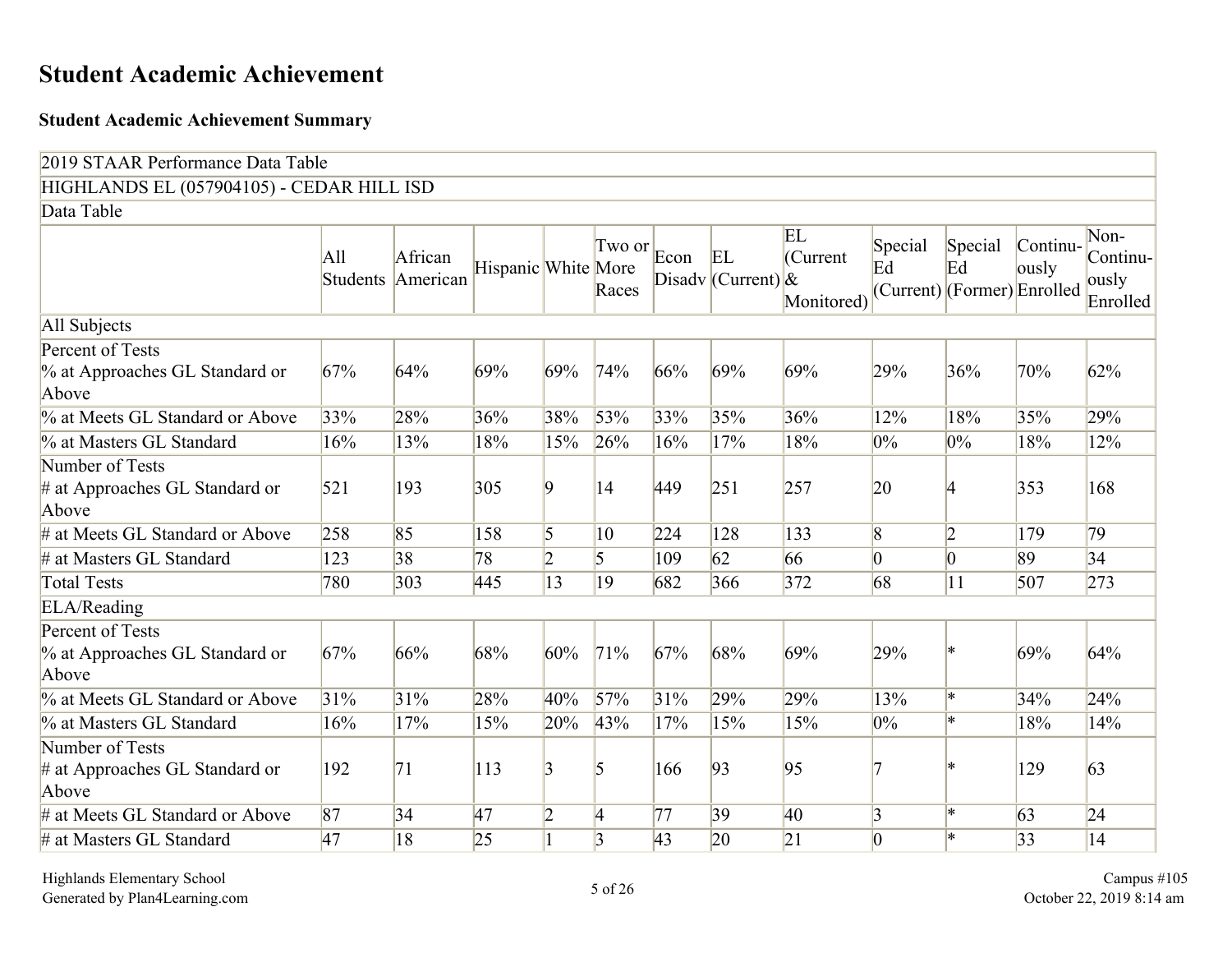| 2019 STAAR Performance Data Table         |          |                 |                     |                        |                |                 |                       |           |                 |                             |          |                   |
|-------------------------------------------|----------|-----------------|---------------------|------------------------|----------------|-----------------|-----------------------|-----------|-----------------|-----------------------------|----------|-------------------|
| <b>Total Tests</b>                        | 285      | 108             | 165                 | $\vert 5 \vert$        | $\vert 7$      | 247             | 136                   | 138       | 24              | ∗                           | 187      | 98                |
| <b>Mathematics</b>                        |          |                 |                     |                        |                |                 |                       |           |                 |                             |          |                   |
| Percent of Tests                          |          |                 |                     |                        |                |                 |                       |           |                 |                             |          |                   |
| % at Approaches GL Standard or            | 73%      | 71%             | 75%                 | 60%                    | 71%            | 72%             | 74%                   | 75%       | 38%             | l∗                          | 75%      | 69%               |
| Above                                     |          |                 |                     |                        |                |                 |                       |           |                 |                             |          |                   |
| % at Meets GL Standard or Above           | 41%      | 32%             | 46%                 | 40%                    | 57%            | 41%             | 45%                   | 46%       | 17%             | ∦∗                          | 43%      | 37%               |
| % at Masters GL Standard                  | 21%      | 16%             | 25%                 | 20%                    | 29%            | 21%             | 24%                   | 25%       | $0\%$           | l∗                          | 24%      | 16%               |
| Number of Tests                           |          |                 |                     |                        |                |                 |                       |           |                 |                             |          |                   |
| $#$ at Approaches GL Standard or<br>Above | 208      | 77              | 123                 | $\vert 3 \vert$        | $\overline{5}$ | 179             | 101                   | 103       | 9               |                             | 140      | 68                |
| # at Meets GL Standard or Above           | 117      | 35              | 76                  | $\overline{2}$         | 4              | 101             | 61                    | 63        | $\vert 4 \vert$ | l∗                          | 81       | 36                |
| # at Masters GL Standard                  | 61       | 17              | 41                  |                        | $\overline{2}$ | $\overline{53}$ | 32                    | 34        | $\vert 0 \vert$ | l∗                          | 45       | 16                |
| <b>Total Tests</b>                        | 285      | 108             | 165                 | $\overline{5}$         | 7              | 247             | 136                   | 138       | 24              | ∦∗                          | 187      | 98                |
|                                           |          |                 |                     |                        | Two or         |                 |                       | EL        | Special         | Special                     | Continu- | Non-              |
|                                           | All      | African         | Hispanic White More |                        |                | Econ            | EL                    | (Current  | Ed              | Ed                          | ously    | Continu-          |
|                                           | Students | American        |                     |                        | Races          |                 | Disadv (Current) $\&$ | Monitored |                 | (Current) (Former) Enrolled |          | ously<br>Enrolled |
| Writing                                   |          |                 |                     |                        |                |                 |                       |           |                 |                             |          |                   |
| Percent of Tests                          |          |                 |                     |                        |                |                 |                       |           |                 |                             |          |                   |
| % at Approaches GL Standard or<br>Above   | 49%      | 40%             | 56%                 | $\ast$                 | $\ast$         | 49%             | 54%                   | 54%       | 17%             | l∗                          | 55%      | 38%               |
| % at Meets GL Standard or Above           | 19%      | 15%             | 23%                 | ∗                      | l*             | 21%             | 23%                   | 23%       | $0\%$           | ∦∗                          | 16%      | 25%               |
| % at Masters GL Standard                  | 7%       | 3%              | 11%                 | $\left  \cdot \right $ | $\ast$         | 8%              | 10%                   | 10%       | $0\%$           | l∗                          | 6%       | 9%                |
| Number of Tests                           |          |                 |                     |                        |                |                 |                       |           |                 |                             |          |                   |
| $#$ at Approaches GL Standard or          | 49       | 16              | 32                  | ×                      | $\ast$         | 45              | 26                    | 26        | 2               |                             | 37       | 12                |
| Above                                     |          |                 |                     |                        |                |                 |                       |           |                 |                             |          |                   |
| # at Meets GL Standard or Above           | 19       | $\vert 6 \vert$ | 13                  | l*                     | l*             | 19              | 11                    | 11        | $ 0\rangle$     | l∗                          | 11       | $\vert 8 \vert$   |
| # at Masters GL Standard                  |          |                 | 6                   | l∗                     | l∗.            |                 | 5                     | 5         | $\vert 0 \vert$ | $\mathbf{R}$                | 4        | 3                 |
| Total Tests                               | 99       | 40              | 57                  | l*                     | $\ast$         | 92              | 48                    | 48        | 12              |                             | 67       | 32                |
| Science                                   |          |                 |                     |                        |                |                 |                       |           |                 |                             |          |                   |
| Percent of Tests                          |          |                 |                     |                        |                |                 |                       |           |                 |                             |          |                   |
| % at Approaches GL Standard or            | 65%      | 62%             | 64%                 | ∗                      |                | 61%             | 67%                   | 69%       | 25%             |                             | 71%      | 56%               |
| Above                                     |          |                 |                     |                        |                |                 |                       |           |                 |                             |          |                   |
| % at Meets GL Standard or Above           | 32%      | 21%             | 38%                 | ∗                      | ∗              | 28%             | 37%                   | 40%       | 13%             |                             | 36%      | 24%               |

Highlands Elementary School Campus #105<br>Generated by Plan4Learning.com **6 of 26** Campus #105 Campus #105 Campus #105 Campus #105 Campus #105 Campus #105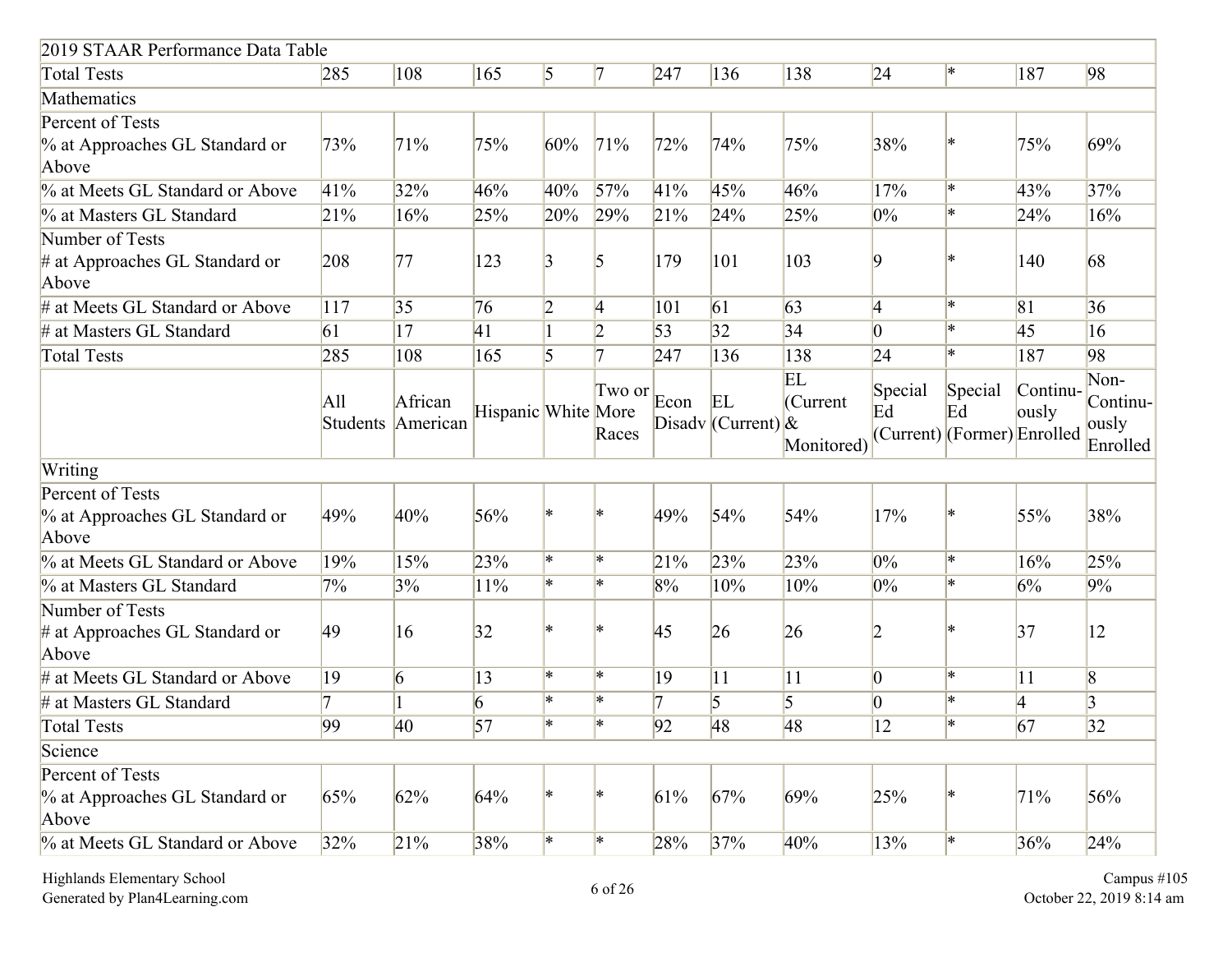| 2019 STAAR Performance Data Table |       |              |      |      |      |      |      |     |       |     |       |
|-----------------------------------|-------|--------------|------|------|------|------|------|-----|-------|-----|-------|
| % at Masters GL Standard          | $7\%$ | $4\%$        | 10%  | ∗    |      | 6%   | 11%  | 13% | $0\%$ | 11% | $2\%$ |
| Number of Tests                   |       |              |      |      |      |      |      |     |       |     |       |
| $\#$ at Approaches GL Standard or | 172   | 29           | 37   | ×    |      | 59   | 31   | 33  |       | 47  | 25    |
| Above                             |       |              |      |      |      |      |      |     |       |     |       |
| # at Meets GL Standard or Above   | 35    | $ 10\rangle$ | 22   | ×    |      | 27   |      | 19  |       | 24  | 11    |
| $#$ at Masters GL Standard        |       |              |      | ×    |      |      |      |     |       |     |       |
| <b>Total Tests</b>                | 111   | 47           | 58   | l*   |      | 96   | 46   | 48  |       | 66  | 45    |
| Attendance                        | 96.5  | 96.2         | 96.8 | 95.1 | 95.9 | 96.6 | 97.1 |     | 95.9  |     |       |

### **Student Academic Achievement Strengths**

Highlands had the highest growth percent in district for 5th grade. Campus earned a Distinction for Comparative Academic Growth.

### **Problem Statements Identifying Student Academic Achievement Needs**

**Problem Statement 1**: Domain 3 Closing the Gap, our students are not reaching the Targets in Reading and Math **Root Cause**: Teachers need more training and support in supplying TIER 1 instruction that addresses the needs of all students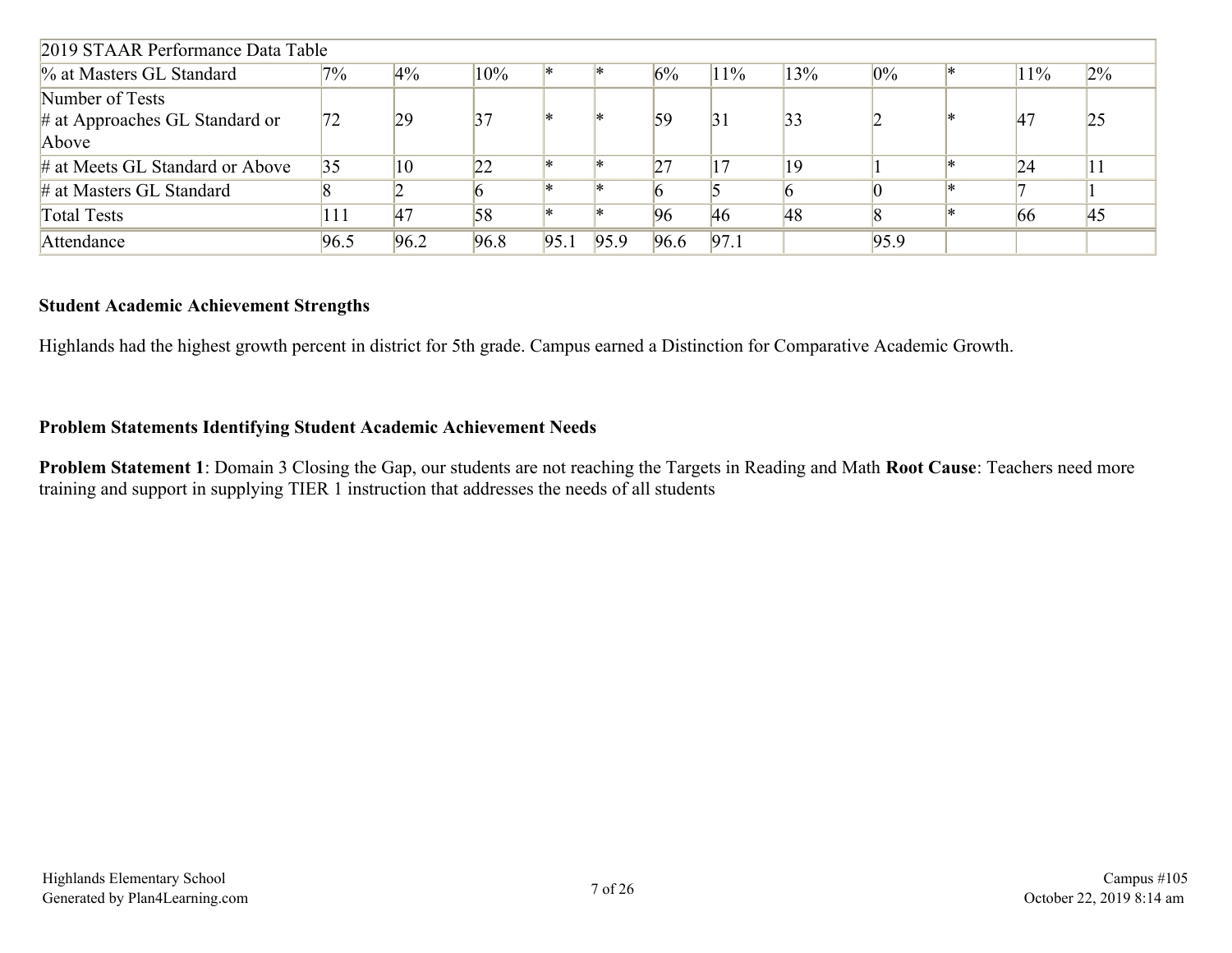# <span id="page-7-0"></span>**School Processes & Programs**

## **School Processes & Programs Summary**

Administrators and teachers demonstrate high expectations for all students and use asset-based language in staff-to-staff and staff-to-student interactions around performance, challenges, and strategies to ensure all students succeed. Our campus uses Kagan to provide coaching and feedback to improve ongoing performance.

### **School Processes & Programs Strengths**

## **Problem Statements Identifying School Processes & Programs Needs**

**Problem Statement 1**: Staff is introduced to a new curriculum with several new resources. **Root Cause**: Effective training is needed to support teachers with the new curriculum and resources.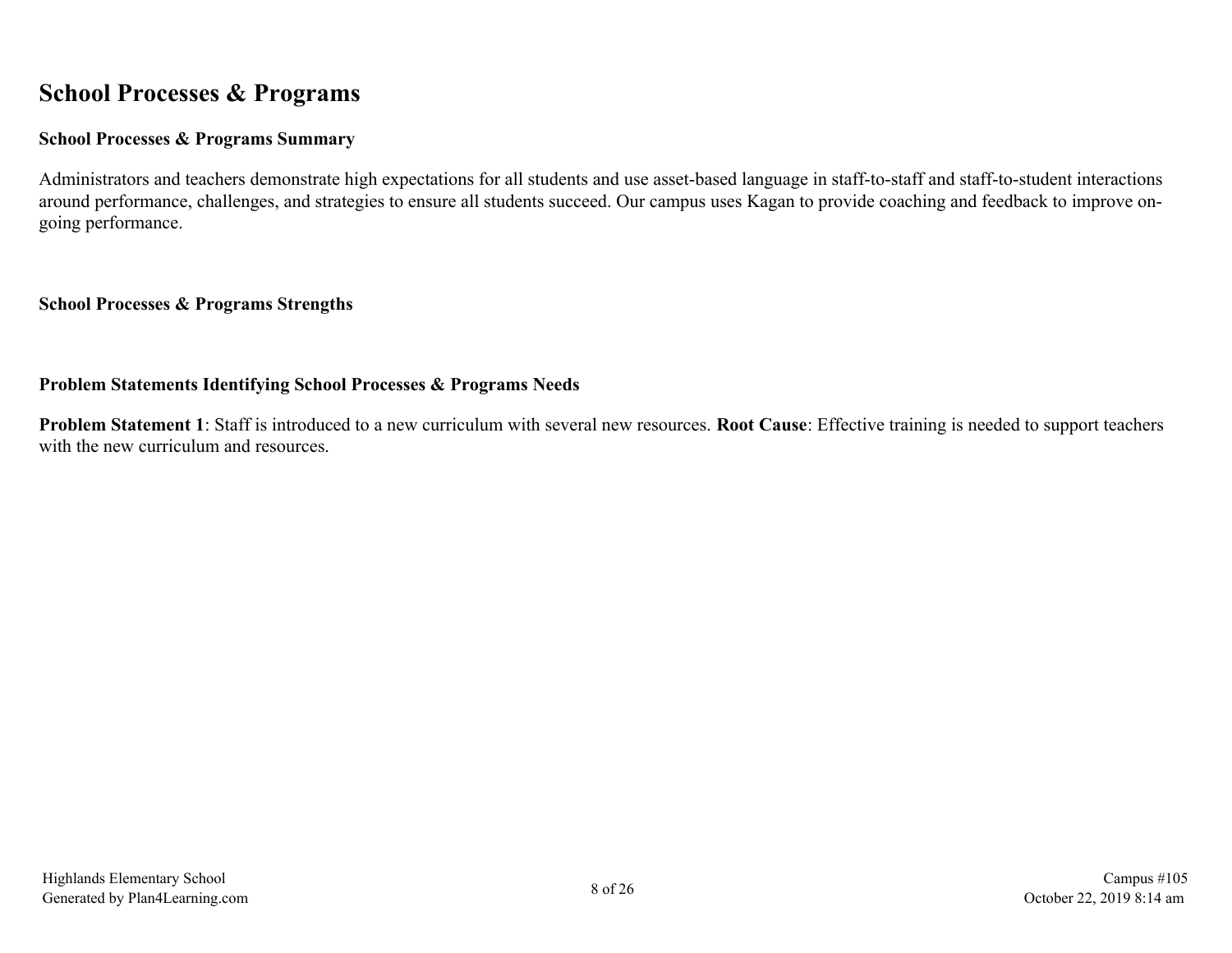# <span id="page-8-0"></span>**Priority Problem Statements**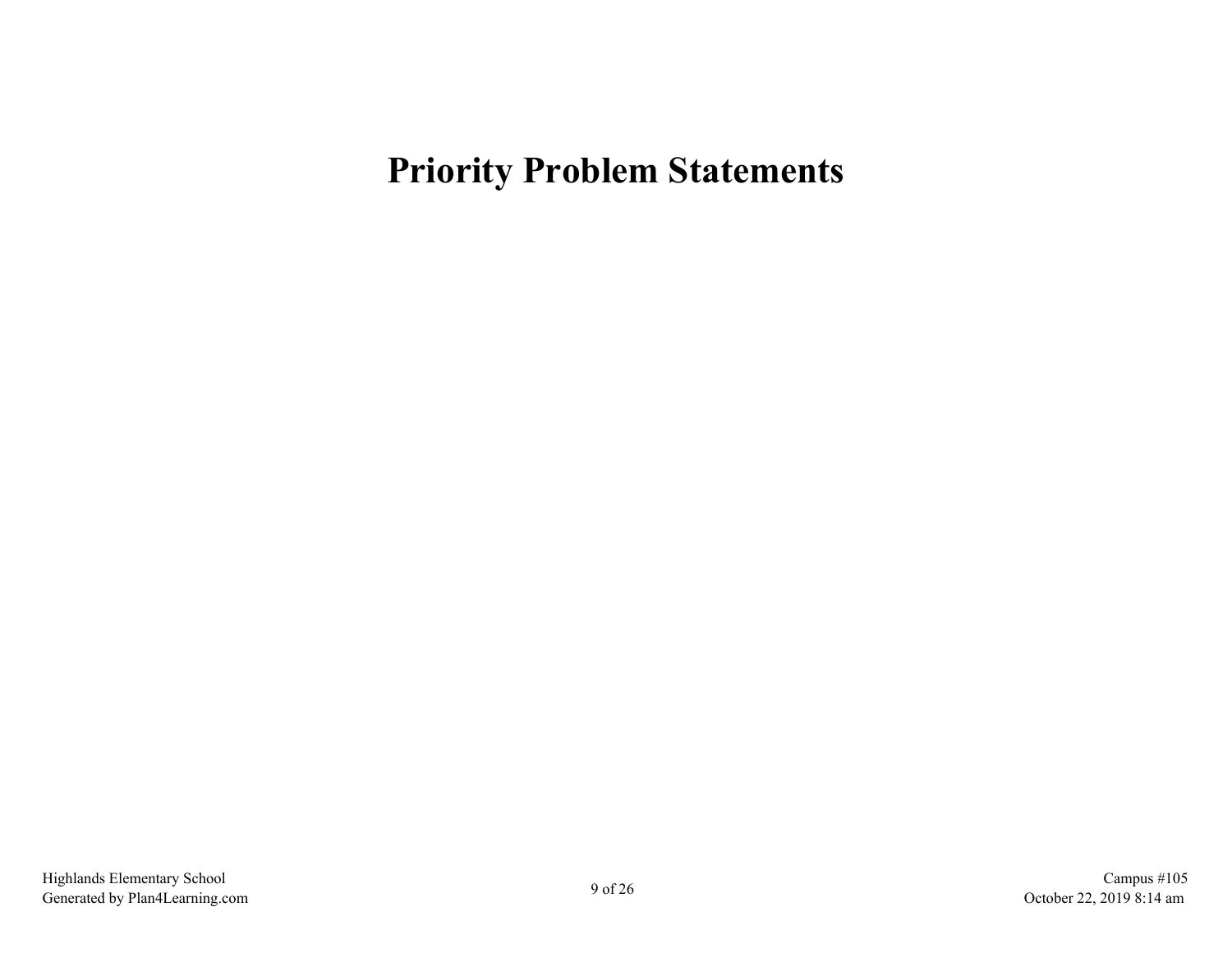# **Comprehensive Needs Assessment Data Documentation**

<span id="page-9-0"></span>The following data were used to verify the comprehensive needs assessment analysis: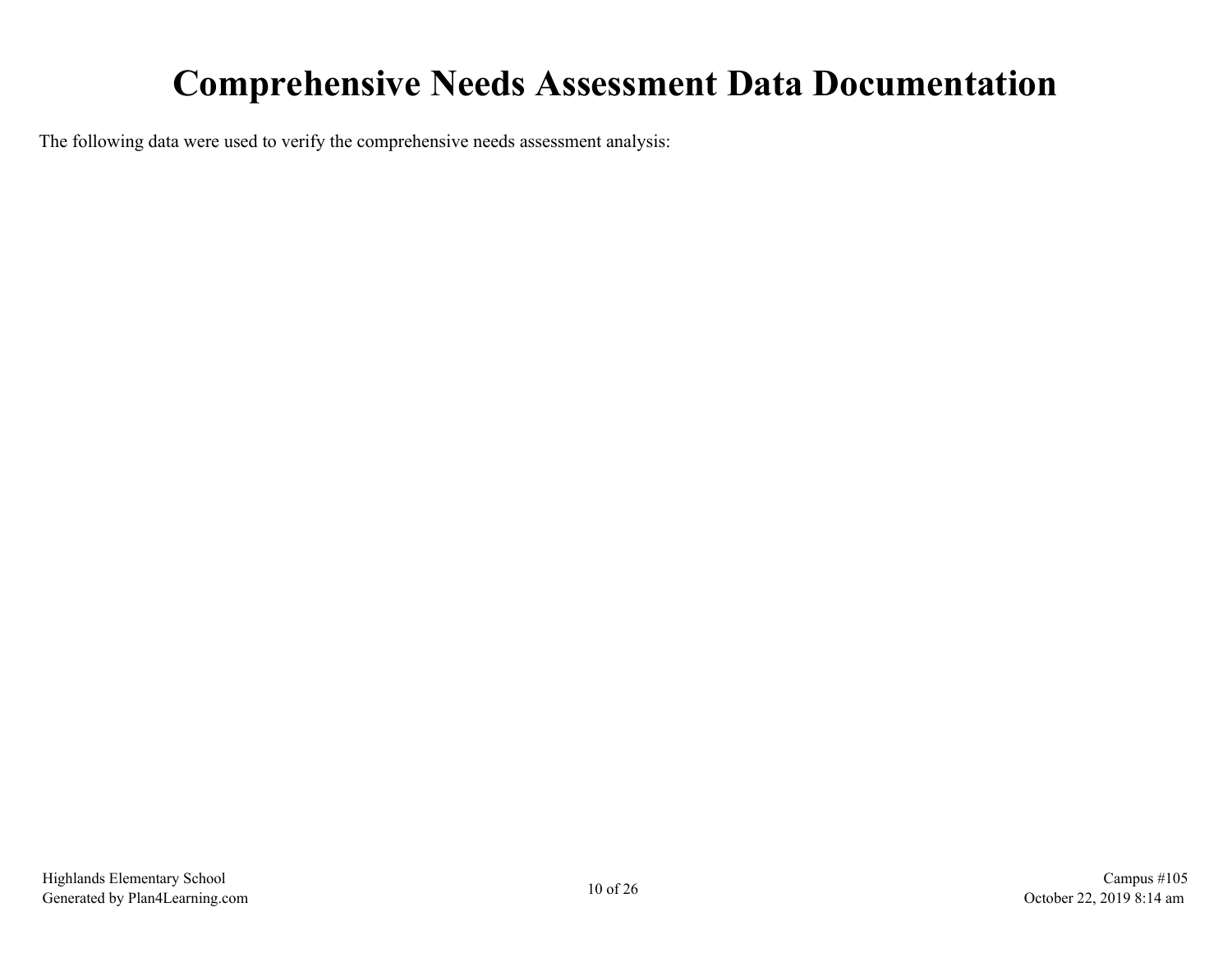# **Goals**

# <span id="page-10-0"></span>**Goal 1: Increase the campus overall score from 80 to 90 and earn at least one more distinction designation based on the 2019-2020 Texas Accountability System.**

**Performance Objective 1:** 1.1 Develop campus instructional leaders with clear roles and responsibilities

**Evaluation Data Source(s) 1:** PLC agenda; student work protocol; data tracker

**Summative Evaluation 1:**

**Targeted or ESF High Priority**

|                                                                                                                                                                                                                                   |                 |                |                                                                                                                                   |            |                  | <b>Reviews</b> |                  |
|-----------------------------------------------------------------------------------------------------------------------------------------------------------------------------------------------------------------------------------|-----------------|----------------|-----------------------------------------------------------------------------------------------------------------------------------|------------|------------------|----------------|------------------|
| <b>Strategy Description</b>                                                                                                                                                                                                       | <b>ELEMENTS</b> | <b>Monitor</b> | <b>Strategy's Expected Result/Impact</b>                                                                                          |            | <b>Formative</b> |                | <b>Summative</b> |
|                                                                                                                                                                                                                                   |                 |                |                                                                                                                                   | <b>Nov</b> | Jan              | Mar            | June             |
| <b>Comprehensive Support Strategy</b>                                                                                                                                                                                             | 2.4, 2.5, 2.6   | Principal      | Performance evaluations with measurable goals                                                                                     |            |                  |                |                  |
| <b>Targeted Support Strategy</b>                                                                                                                                                                                                  |                 |                | will be pre-determined, written, and agreed upon.<br>Increased student achievement and teacher                                    |            |                  |                |                  |
| <b>Additional Targeted Support Strategy</b>                                                                                                                                                                                       |                 |                | capacity                                                                                                                          |            |                  |                |                  |
| <b>TEA Priorities</b><br>Build a foundation of reading and math<br><b>ESF Levers</b><br>Lever 1: Strong School Leadership and Planning                                                                                            |                 |                |                                                                                                                                   |            |                  |                |                  |
| 1) Instructional Leadership Team will develop,<br>implement, and monitor protocols and processes<br>to address data-driven analysis that will lead to<br>objective-driven lesson planning centered<br>around student achievement. |                 |                | Funding Sources: 211- ESEA: Title I, Part A - 5000.00                                                                             |            |                  |                |                  |
| <b>ESF Levers</b><br>Lever 1: Strong School Leadership and Planning<br>2) Identify a progress monitoring tool to collect<br>the data for each student, teacher, subject, and<br>student group.                                    | 2.4, 2.5, 2.6   | Instructional  | Increase student achievement. Teachers will<br>Leadership Team   make more informed decisions when it comes to<br>students needs. |            |                  |                |                  |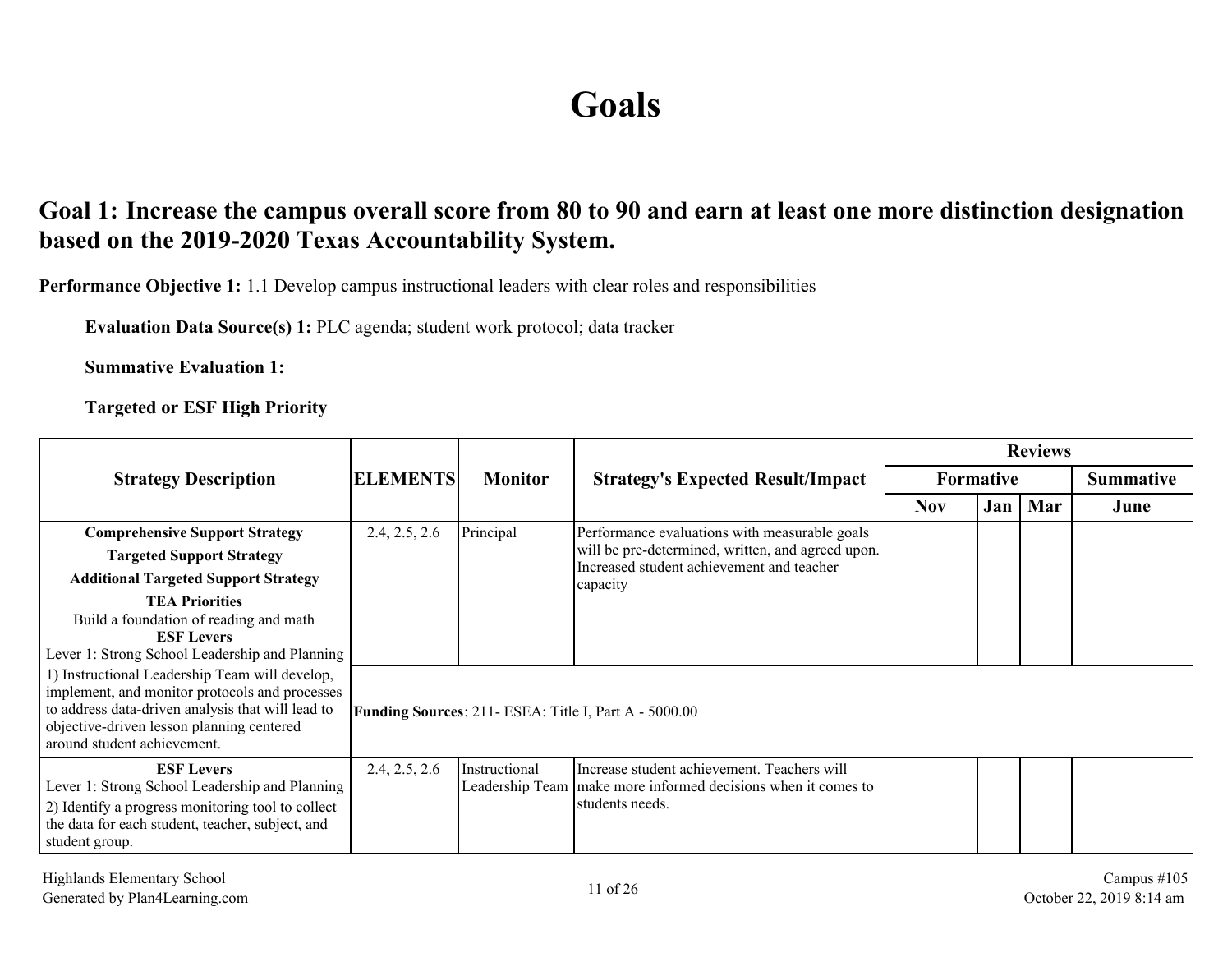|                                                                                                              |                  |                                  |                                              | <b>Reviews</b>  |           |     |                  |  |  |
|--------------------------------------------------------------------------------------------------------------|------------------|----------------------------------|----------------------------------------------|-----------------|-----------|-----|------------------|--|--|
| <b>Strategy Description</b>                                                                                  | <b>ELEMENTS</b>  | <b>Monitor</b>                   | <b>Strategy's Expected Result/Impact</b>     |                 | Formative |     | <b>Summative</b> |  |  |
|                                                                                                              |                  |                                  |                                              | <b>Nov</b>      | Jan '     | Mar | June             |  |  |
| 3) Campus instructional leaders meet on a<br>weekly basis to focus on student progress and<br>formative data |                  | Instructional<br>Leadership Team | Increased student achievement                |                 |           |     |                  |  |  |
| 100%                                                                                                         | $=$ Accomplished |                                  | 0%<br>$=$ Continue/Modify<br>$=$ No Progress | $=$ Discontinue |           |     |                  |  |  |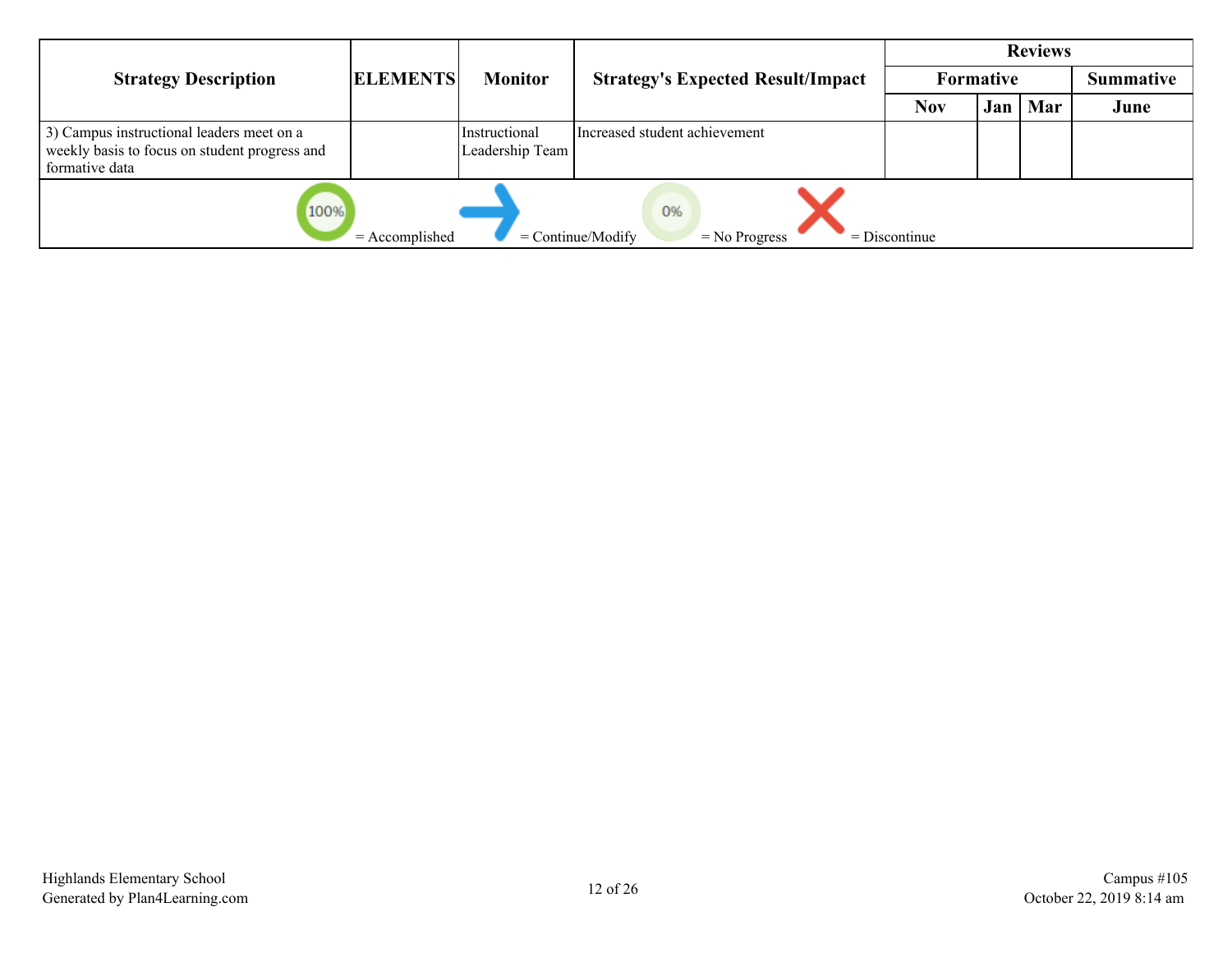Goal 1: Increase the campus overall score from 80 to 90 and earn at least one more distinction designation based on the 2019-2020 Texas Accountability System.

### **Performance Objective 2:** 5.1 Objective-driven daily lesson plans with formative assessments

**Evaluation Data Source(s) 2:** Summative: STAAR percent of students performing at the Meets and Masters level of performance. Formative: Benchmarks, focus checks, observation/coaching sessions, student work samples, lesson plan feedback, benchmark analysis, and student work samples

#### **Summative Evaluation 2:**

## **Targeted or ESF High Priority**

|                                                                                                                                                                                                    |                 |                |                                                                                                                        |            |     | <b>Reviews</b> |                  |
|----------------------------------------------------------------------------------------------------------------------------------------------------------------------------------------------------|-----------------|----------------|------------------------------------------------------------------------------------------------------------------------|------------|-----|----------------|------------------|
| <b>Strategy Description</b>                                                                                                                                                                        | <b>ELEMENTS</b> | <b>Monitor</b> | Formative<br><b>Strategy's Expected Result/Impact</b>                                                                  |            |     |                | <b>Summative</b> |
|                                                                                                                                                                                                    |                 |                |                                                                                                                        | <b>Nov</b> | Jan | Mar            | June             |
| <b>Comprehensive Support Strategy</b>                                                                                                                                                              | 2.4, 2.5, 2.6   | <b>ILT</b>     | Teachers will improve Tier 1 instruction,                                                                              |            |     |                |                  |
| <b>Targeted Support Strategy</b>                                                                                                                                                                   |                 |                | planning and delivery of accelerated instruction.<br>Student growth in performance at the the Meets                    |            |     |                |                  |
| <b>Additional Targeted Support Strategy</b><br><b>ESF Levers</b><br>Lever 5: Effective Instruction                                                                                                 |                 |                | land Masters level.                                                                                                    |            |     |                |                  |
| 1) Improve Tier I instruction for all PK-5th<br>grade learners providing them with high quality<br>instruction that is aligned to the TEKS at the<br>Meets and Masters level of performance.       |                 |                | Funding Sources: 211- ESEA: Title I, Part A - 5000.00                                                                  |            |     |                |                  |
| <b>Comprehensive Support Strategy</b>                                                                                                                                                              | 2.4, 2.5, 2.6   | Instructional  | Teachers make adjustments to lesson plans based                                                                        |            |     |                |                  |
| <b>Targeted Support Strategy</b>                                                                                                                                                                   |                 |                | Leadership Team on recurring analysis of exit tickets. Teachers<br>will have a better understanding of the specificity |            |     |                |                  |
| <b>Additional Targeted Support Strategy</b>                                                                                                                                                        |                 |                | of the TEKS and select learning activities to                                                                          |            |     |                |                  |
| <b>TEA Priorities</b><br>Build a foundation of reading and math<br><b>ESF Levers</b><br>Lever 5: Effective Instruction                                                                             |                 |                | match.                                                                                                                 |            |     |                |                  |
| 2) Teachers develop and create lesson plans<br>with clear objectives, multiple paths of<br>instruction geared toward meeting the<br>specificity of the TEKS, and aligned formative<br>assessments. |                 |                | Funding Sources: 211- ESEA: Title I, Part A - 5000.00                                                                  |            |     |                |                  |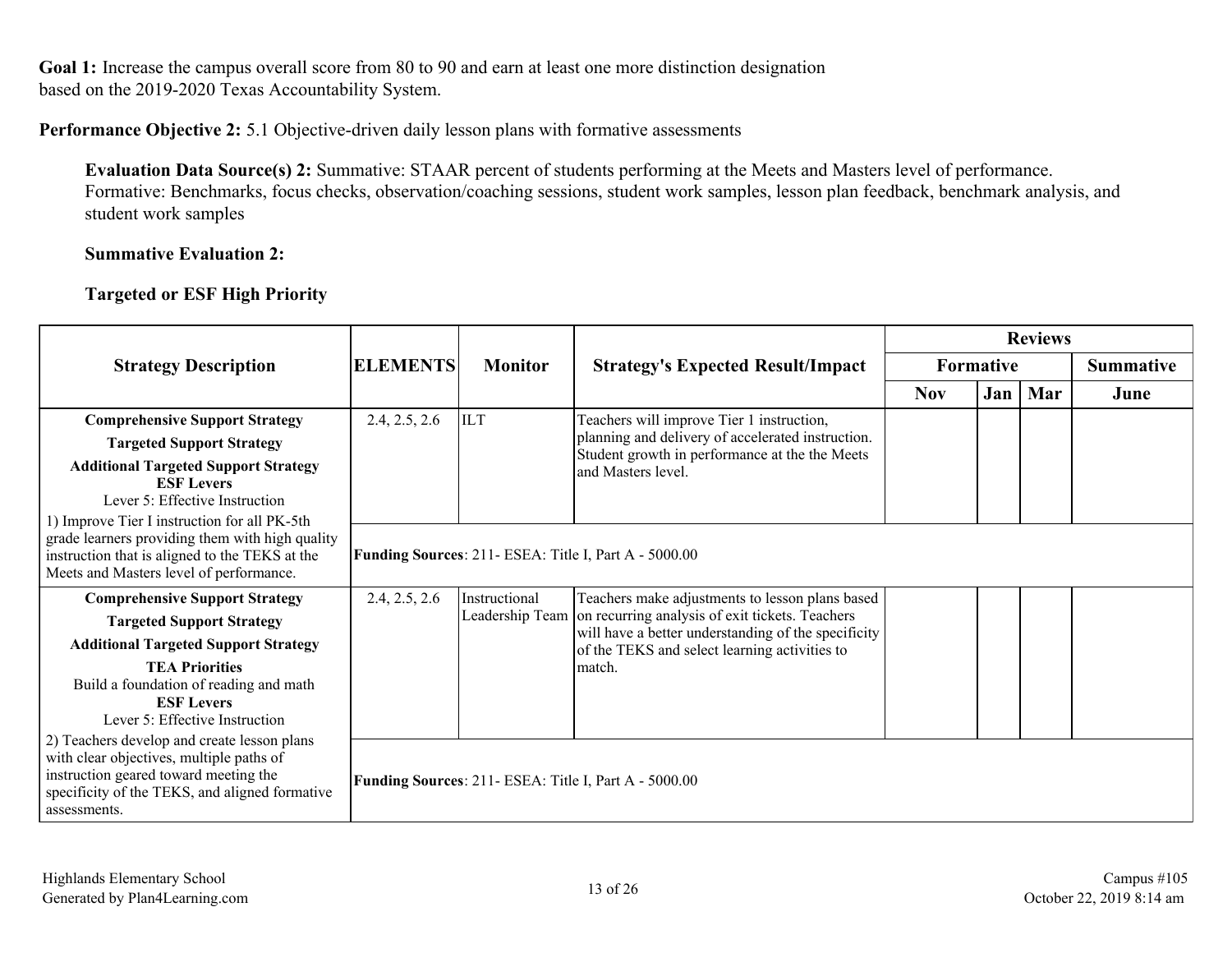|                                                                                                                                                                                             |                  |                |                                                                                                                                                                                                          |                 |                  | <b>Reviews</b> |                  |
|---------------------------------------------------------------------------------------------------------------------------------------------------------------------------------------------|------------------|----------------|----------------------------------------------------------------------------------------------------------------------------------------------------------------------------------------------------------|-----------------|------------------|----------------|------------------|
| <b>Strategy Description</b>                                                                                                                                                                 | <b>ELEMENTS</b>  | <b>Monitor</b> | <b>Strategy's Expected Result/Impact</b>                                                                                                                                                                 |                 | <b>Formative</b> |                | <b>Summative</b> |
|                                                                                                                                                                                             |                  |                |                                                                                                                                                                                                          | <b>Nov</b>      | Jan              | Mar            | June             |
| <b>ESF Levers</b><br>Lever 5: Effective Instruction<br>3) Established protocols for planning and<br>unpacking essential standards, demonstrations<br>of learning, and rigorous and engaging | 2.4, 2.5, 2.6    | Instructional  | Teachers participate in the PLCs to implement a<br>Leadership Team data driven instructional model analysis of<br>outcomes, reteaching and<br>reassessment and progress<br>monitoring of student growth. |                 |                  |                |                  |
| questions.                                                                                                                                                                                  |                  |                | Funding Sources: 211- ESEA: Title I, Part A - 10000.00                                                                                                                                                   |                 |                  |                |                  |
| 100%                                                                                                                                                                                        | $=$ Accomplished |                | 0%<br>$=$ Continue/Modify<br>$=$ No Progress                                                                                                                                                             | $=$ Discontinue |                  |                |                  |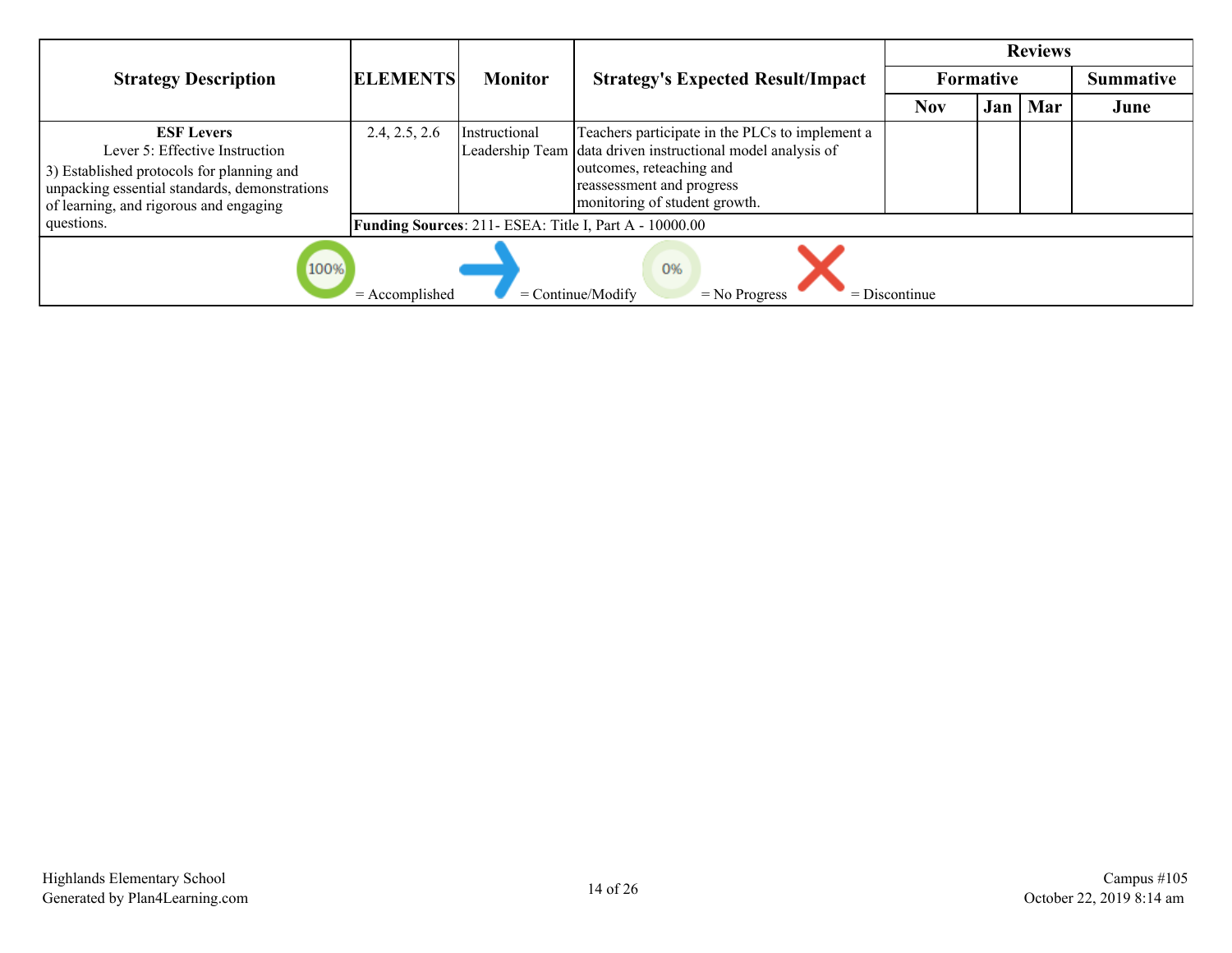Goal 1: Increase the campus overall score from 80 to 90 and earn at least one more distinction designation based on the 2019-2020 Texas Accountability System.

## **Performance Objective 3:** 5.3 Data-driven Instruction

**Evaluation Data Source(s) 3:** Data analysis protocol; PLC documentation; Observations; student work samples

**Summative Evaluation 3:**

**Targeted or ESF High Priority**

|                                                                                                                                                                                                                                                 |                 |                             |                                                                                                                                                                                                                                                           |            |           | <b>Reviews</b> |                                         |
|-------------------------------------------------------------------------------------------------------------------------------------------------------------------------------------------------------------------------------------------------|-----------------|-----------------------------|-----------------------------------------------------------------------------------------------------------------------------------------------------------------------------------------------------------------------------------------------------------|------------|-----------|----------------|-----------------------------------------|
| <b>Strategy Description</b>                                                                                                                                                                                                                     | <b>ELEMENTS</b> | <b>Monitor</b>              | <b>Strategy's Expected Result/Impact</b>                                                                                                                                                                                                                  |            | Formative |                | <b>Summative</b>                        |
|                                                                                                                                                                                                                                                 |                 |                             |                                                                                                                                                                                                                                                           | <b>Nov</b> | Jan       | Mar            | June                                    |
| <b>Comprehensive Support Strategy</b>                                                                                                                                                                                                           | 2.4, 2.5, 2.6   | Instructional               | Increased teacher capacity, and student                                                                                                                                                                                                                   |            |           |                |                                         |
| <b>Targeted Support Strategy</b>                                                                                                                                                                                                                |                 | Leadership Team achievement |                                                                                                                                                                                                                                                           |            |           |                |                                         |
| <b>Additional Targeted Support Strategy</b>                                                                                                                                                                                                     |                 |                             |                                                                                                                                                                                                                                                           |            |           |                |                                         |
| <b>TEA Priorities</b><br>Build a foundation of reading and math<br><b>ESF Levers</b><br>Lever 5: Effective Instruction                                                                                                                          |                 |                             |                                                                                                                                                                                                                                                           |            |           |                |                                         |
| 1) Student data-driven Professional Learning<br>Communities (PLC) focused on strategies for<br>multi-tiered support and teacher collaboration to<br>ensure improved instruction, aligned<br>assessments, and deliberate progress<br>monitoring. |                 |                             | Funding Sources: 211- ESEA: Title I, Part A - 10000.00                                                                                                                                                                                                    |            |           |                |                                         |
| <b>ESF Levers</b><br>Lever 5: Effective Instruction<br>2) Provide professional development on data<br>analysis protocols including pre-work<br>expectations and in-depth understanding of the                                                   | 2.4, 2.5, 2.6   | Instructional               | Observation of the data analysis sessions and<br>Leadership Team review of the student outcomes will demonstrate<br>that students are progressing as a result of the<br>implementation of essential components of the<br>data driven instructional model. |            |           |                |                                         |
| standards during PLC.                                                                                                                                                                                                                           |                 |                             | Funding Sources: 211- ESEA: Title I, Part A - 10000.00                                                                                                                                                                                                    |            |           |                |                                         |
| <b>ESF Levers</b><br>Lever 5: Effective Instruction<br>3) Utilize assessment data and progress<br>monitoring tools to provide additional tiered                                                                                                 | 2.4, 2.5, 2.6   | Instructional               | Teachers analyzing data-driven decisions using<br>Leadership Team exemplary data practices during PLC meetings<br>each week                                                                                                                               |            |           |                |                                         |
| support for individuals/student groups and<br>determine intervention effectiveness, future<br>interventions, and tutoring groups                                                                                                                |                 |                             | Funding Sources: 211- ESEA: Title I, Part A - 20000.00                                                                                                                                                                                                    |            |           |                |                                         |
| Highlands Elementary School<br>Generated by Plan4Learning.com                                                                                                                                                                                   |                 |                             | 15 of 26                                                                                                                                                                                                                                                  |            |           |                | Campus #105<br>October 22, 2019 8:14 am |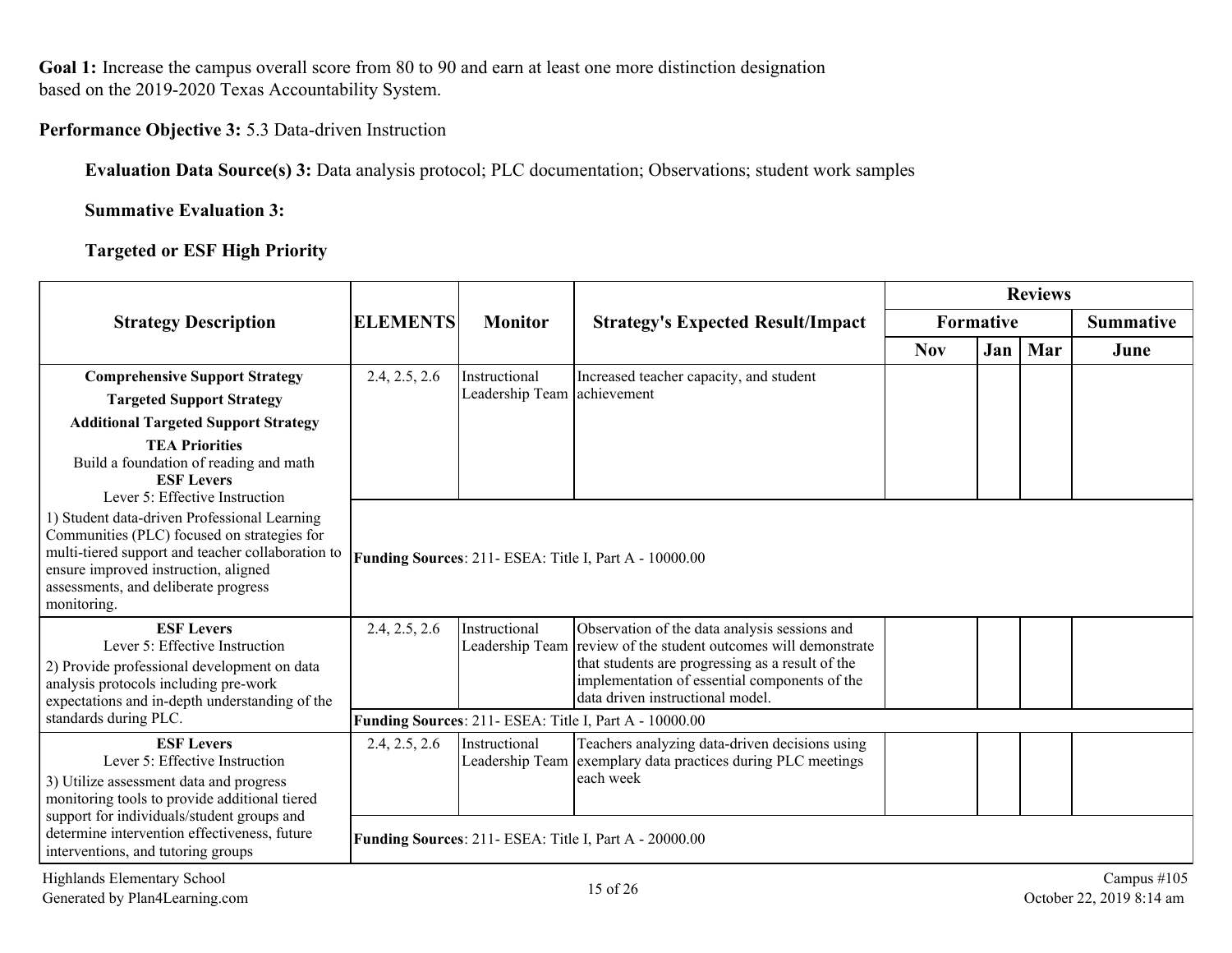|                                                                                                                                                            |                  |                |                                                                                                                                                                                   | <b>Reviews</b>  |                  |     |                  |  |  |
|------------------------------------------------------------------------------------------------------------------------------------------------------------|------------------|----------------|-----------------------------------------------------------------------------------------------------------------------------------------------------------------------------------|-----------------|------------------|-----|------------------|--|--|
| <b>Strategy Description</b>                                                                                                                                | <b>ELEMENTS</b>  | <b>Monitor</b> | <b>Strategy's Expected Result/Impact</b>                                                                                                                                          |                 | <b>Formative</b> |     | <b>Summative</b> |  |  |
|                                                                                                                                                            |                  |                |                                                                                                                                                                                   | Nov             | Jan <sup>1</sup> | Mar | June             |  |  |
| <b>Targeted Support Strategy</b><br>4) Utilize a Swivel Cam to strengthen<br>instructional strategies and provide teachers<br>with a self reflection tool. | 2.4, 2.5, 2.6    |                | ILT and Teachers Teacher growth in an identified area of<br>refinement. Will also build a bank of exemplar<br>lessons that teachers can view to strengthen that<br>larea of need. |                 |                  |     |                  |  |  |
|                                                                                                                                                            |                  |                | <b>Funding Sources: 211- ESEA: Title I, Part A - 10000.00</b>                                                                                                                     |                 |                  |     |                  |  |  |
| 100%                                                                                                                                                       | $=$ Accomplished |                | 0%<br>$=$ Continue/Modify<br>$=$ No Progress                                                                                                                                      | $=$ Discontinue |                  |     |                  |  |  |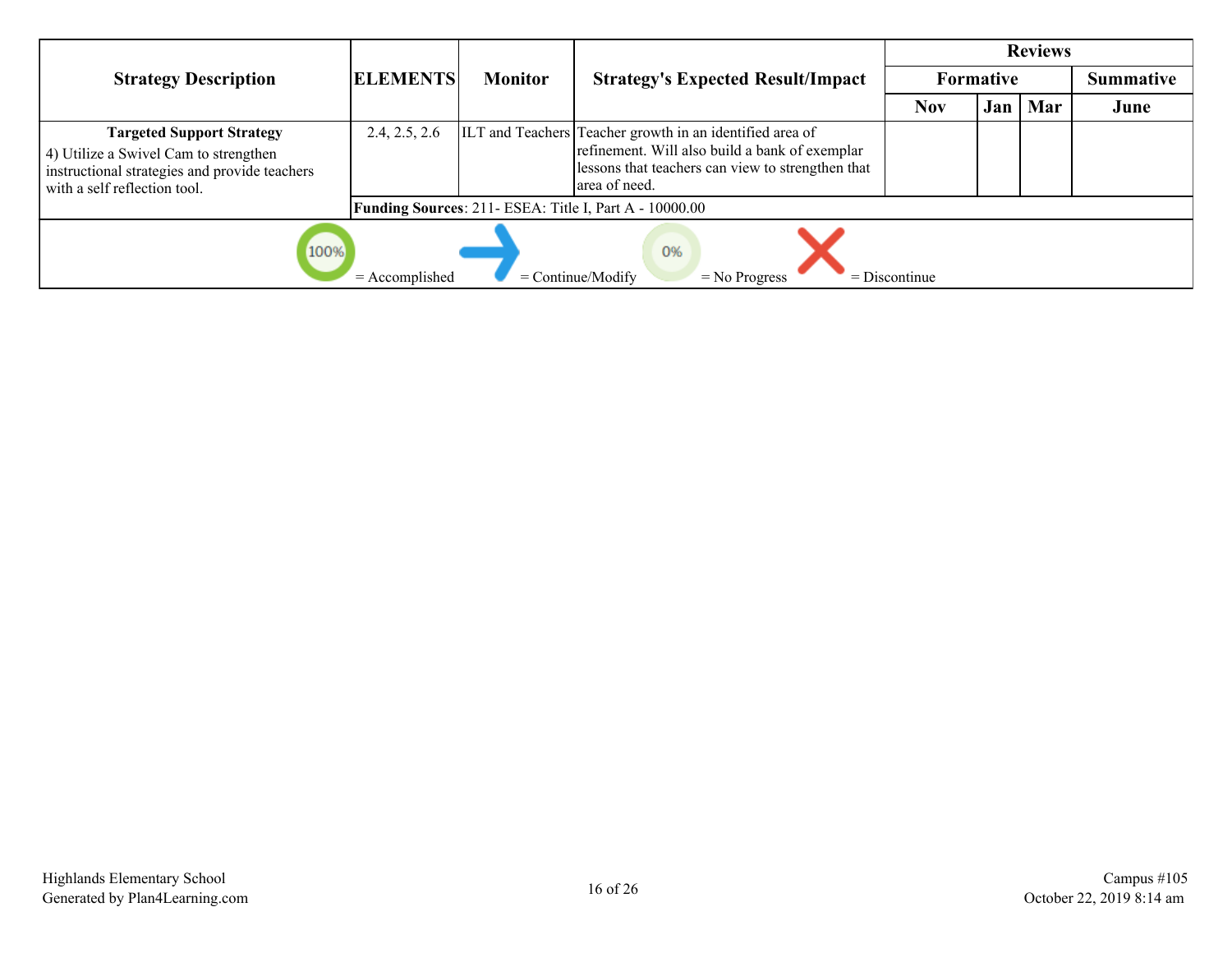Goal 1: Increase the campus overall score from 80 to 90 and earn at least one more distinction designation based on the 2019-2020 Texas Accountability System.

**Performance Objective 4:** Increase the percentage of English Language Learners who improve their overall rating by at least one level on the 2019-2020 TELPAS scores from 33% to 50%

### **Evaluation Data Source(s) 4:** TELPAS Progress Rate

#### **Summative Evaluation 4:**

|                                                                                                                                                   |                  |                                                             |                                                                      |                 |                  | <b>Reviews</b> |           |
|---------------------------------------------------------------------------------------------------------------------------------------------------|------------------|-------------------------------------------------------------|----------------------------------------------------------------------|-----------------|------------------|----------------|-----------|
| <b>Strategy Description</b>                                                                                                                       | <b>ELEMENTS</b>  | <b>Monitor</b>                                              | <b>Strategy's Expected Result/Impact</b>                             |                 | <b>Formative</b> |                | Summative |
|                                                                                                                                                   |                  |                                                             |                                                                      | <b>Nov</b>      | Jan              | Mar            | June      |
| 1) Provide resources and training to support<br>educators to identify the proficiency levels of<br>English Language Learners and plan appropriate | 2.4, 2.5, 2.6    | Bilingual/ESL<br>lCoordinator                               | More students will met the progress rate on<br><b>TELPAS</b>         |                 |                  |                |           |
| classroom strategies.                                                                                                                             |                  |                                                             | Funding Sources: 211- ESEA: Title I, Part A - 8000.00                |                 |                  |                |           |
| 2) Obtain resources for students to practice<br>using throughout the year                                                                         | 2.4, 2.5, 2.6    | Instructional<br>Leadership<br>Team, bilingual<br>Iteachers | Increased percentage of students meeting<br>progress rate on TELPAS  |                 |                  |                |           |
|                                                                                                                                                   |                  |                                                             | Funding Sources: 211- ESEA: Title I, Part A - 10000.00               |                 |                  |                |           |
| 3) Provide specific professional development<br>for teachers and instructional leaders                                                            |                  | Principal,<br><b>Bilingual</b><br>lcoordinator              | Increased teacher capacity which will improve<br>student achievement |                 |                  |                |           |
|                                                                                                                                                   |                  |                                                             | Funding Sources: 211- ESEA: Title I, Part A - 10000.00               |                 |                  |                |           |
| 100%                                                                                                                                              | $=$ Accomplished |                                                             | 0%<br>$=$ Continue/Modify<br>$=$ No Progress                         | $=$ Discontinue |                  |                |           |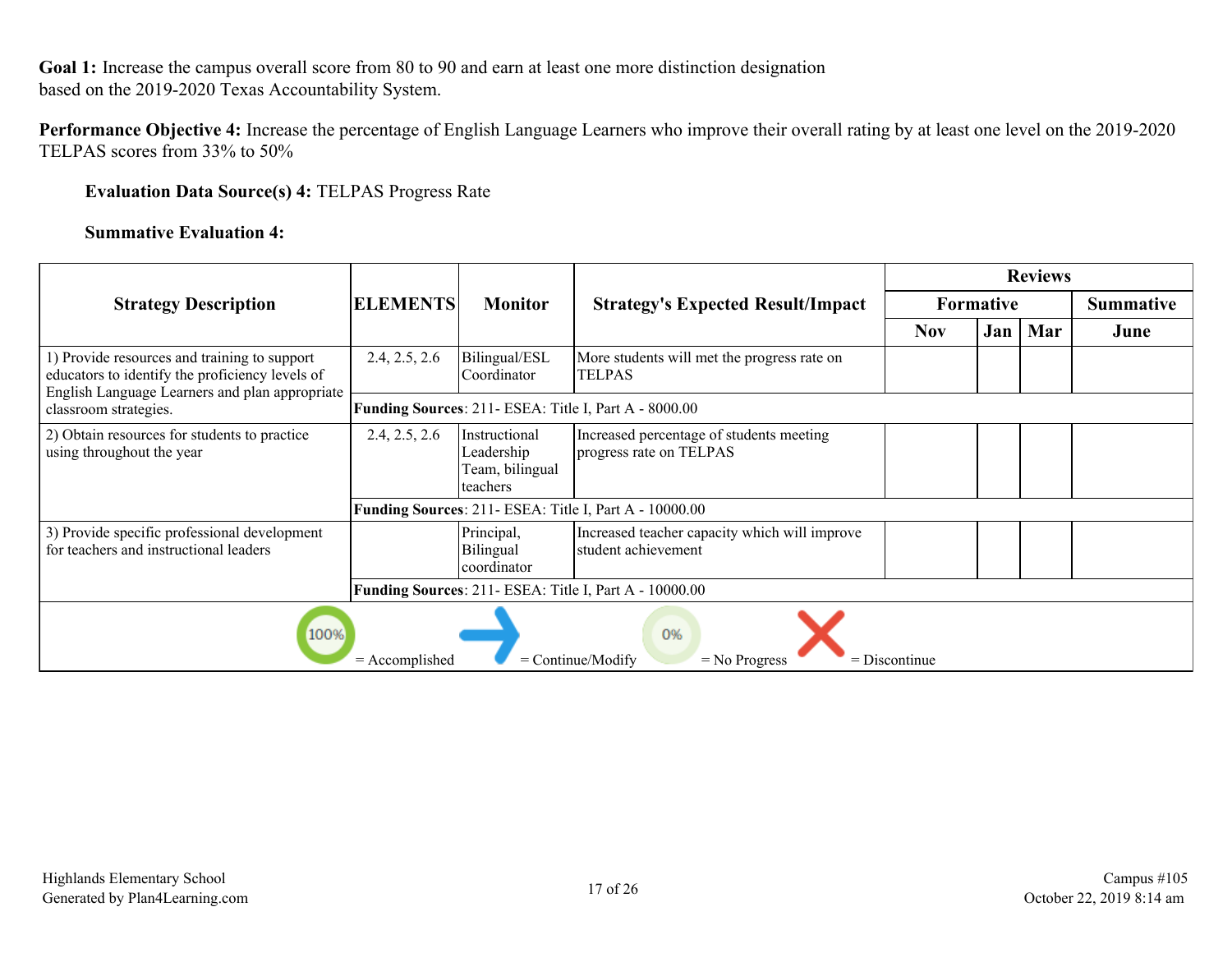# <span id="page-17-0"></span>**Goal 2: Increase the percentage of respondents to climate survey, rating the campus positively by a 10% increase on the End-of-Year Climate survey for 2019-2020.**

**Performance Objective 1:** We will increase parental involvement through monthly family events.

**Evaluation Data Source(s) 1:** Campus survey; parent sign-in sheets

### **Summative Evaluation 1:**

|                                                                                                                                                               |                 |                                                |                                                                   | <b>Reviews</b>   |      |                  |      |  |  |
|---------------------------------------------------------------------------------------------------------------------------------------------------------------|-----------------|------------------------------------------------|-------------------------------------------------------------------|------------------|------|------------------|------|--|--|
| <b>Strategy Description</b>                                                                                                                                   | <b>ELEMENTS</b> | <b>Monitor</b>                                 | <b>Strategy's Expected Result/Impact</b>                          | <b>Formative</b> |      | <b>Summative</b> |      |  |  |
|                                                                                                                                                               |                 |                                                |                                                                   | <b>Nov</b>       | Jan' | Mar              | June |  |  |
| 1) We will hold Parent Information Meetings to<br>address the needs of our parents                                                                            | 3.1, 3.2        | Principal                                      | Increased parental involvement                                    |                  |      |                  |      |  |  |
| 2) Plan school wide activities and programs to<br>encourage parent participation (academic nights,<br>open house, meet the teacher, grade level<br>meetings). | 3.1, 3.2        | Instructional<br>Leadership Team academics     | Increase parental knowledge regarding scholar                     |                  |      |                  |      |  |  |
| 3) Provide parents with information regarding<br>colleges during PTA<br>meetings.                                                                             |                 | Instructional<br>Leadership<br>Team, Counselor | Increase parent's knowledge in regards to college<br>preparation. |                  |      |                  |      |  |  |
| 100%<br>0%<br>$=$ Continue/Modify<br>$=$ Discontinue<br>$=$ Accomplished<br>$=$ No Progress                                                                   |                 |                                                |                                                                   |                  |      |                  |      |  |  |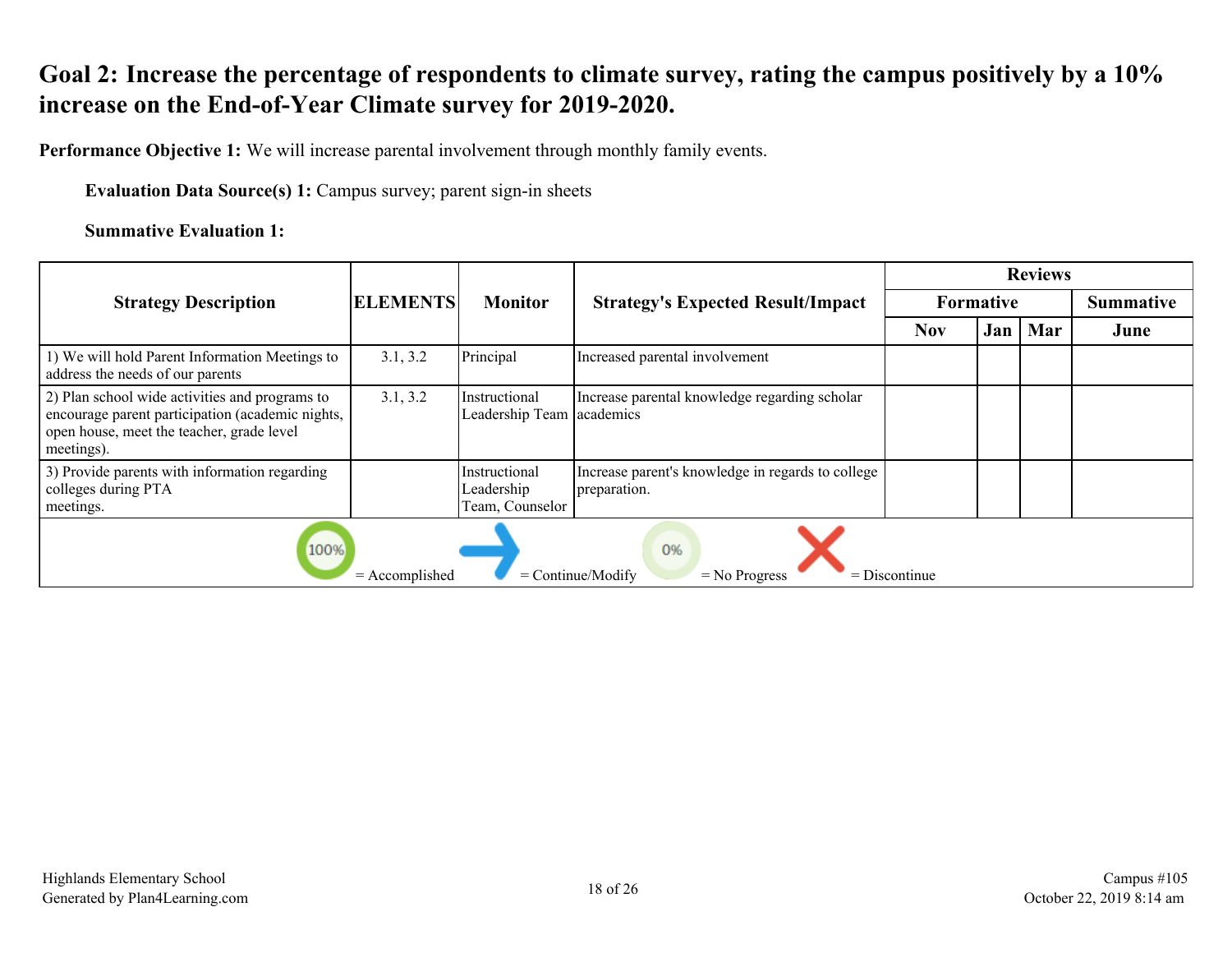Goal 2: Increase the percentage of respondents to climate survey, rating the campus positively by a 10% increase on the End-of-Year Climate survey for 2019-2020.

**Performance Objective 2:** We will increase student attendance to 98% by the end of 2019-2020 school year.

### **Evaluation Data Source(s) 2:** Attendance report

#### **Summative Evaluation 2:**

|                                                                                                                      |                 |                                                          |                                                                                           | <b>Reviews</b> |     |                  |      |  |
|----------------------------------------------------------------------------------------------------------------------|-----------------|----------------------------------------------------------|-------------------------------------------------------------------------------------------|----------------|-----|------------------|------|--|
| <b>Strategy Description</b>                                                                                          | <b>ELEMENTS</b> | <b>Monitor</b>                                           | <b>Strategy's Expected Result/Impact</b>                                                  | Formative      |     | <b>Summative</b> |      |  |
|                                                                                                                      |                 |                                                          |                                                                                           | <b>Nov</b>     | Jan | Mar              | June |  |
| 1) Create an attendance team that will intervene<br>early for students that show a propensity for low<br>attendance. |                 | Principal,<br>Assistant<br>Principal,<br>PEIMS, Teachers | Increase student attendance rate                                                          |                |     |                  |      |  |
| 2) Utilize community partnership to give<br>scholars and parents incentives for attendance<br>on a monthly basis     |                 | Instructional<br>Leadership<br>Team, PEIMS,<br>teachers  | Increased attendance rate                                                                 |                |     |                  |      |  |
| 3) Offer more clubs and organizations that are<br>also parent lead to create interest in school for<br>students      |                 | Instructional                                            | Increased attendance rate as well as increased<br>Leadership Team   parental involvement. |                |     |                  |      |  |
| 100%<br>0%<br>$=$ Continue/Modify<br>$=$ Accomplished<br>$=$ Discontinue<br>$=$ No Progress                          |                 |                                                          |                                                                                           |                |     |                  |      |  |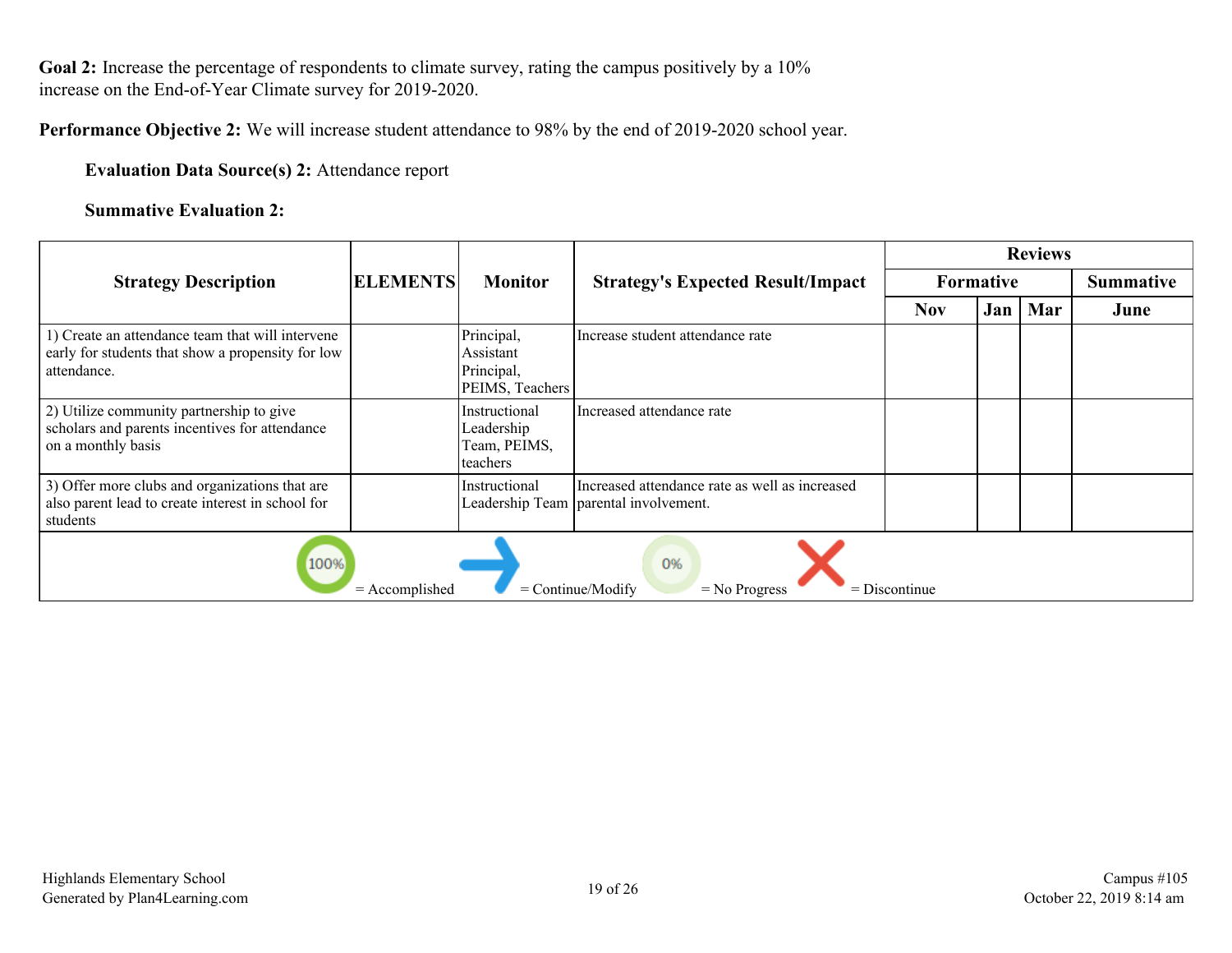Goal 2: Increase the percentage of respondents to climate survey, rating the campus positively by a 10% increase on the End-of-Year Climate survey for 2019-2020.

**Performance Objective 3:** Create a culture where all of our families feel welcomed and valued.

**Evaluation Data Source(s) 3:** Climate Survey

**Summative Evaluation 3:**

|                                                                                                          |                 |                |                                                                                      | <b>Reviews</b>   |     |     |                  |  |  |
|----------------------------------------------------------------------------------------------------------|-----------------|----------------|--------------------------------------------------------------------------------------|------------------|-----|-----|------------------|--|--|
| <b>Strategy Description</b>                                                                              | <b>ELEMENTS</b> | <b>Monitor</b> | <b>Strategy's Expected Result/Impact</b>                                             | <b>Formative</b> |     |     | <b>Summative</b> |  |  |
|                                                                                                          |                 |                |                                                                                      | <b>Nov</b>       | Jan | Mar | June             |  |  |
| 1) Establish campus norms for communication<br>with all stakeholders.                                    | 3.1, 3.2        | Instructional  | Communication expectations will be unified<br>Leadership Team throughout the campus. |                  |     |     |                  |  |  |
| 2) Provide multiple opportunities to engage<br>parents in the culture of the school.                     | 3.1, 3.2        | ILT, Teachers  | Increase the amount of parents who attend<br>events.                                 |                  |     |     |                  |  |  |
| 3) Classroom incentives for the class with the<br>highest participation of parents at monthly<br>events. | 3.1, 3.2        | ILT, Teachers  | Increased parental involvement.                                                      |                  |     |     |                  |  |  |
| 100%<br>0%<br>$=$ Continue/Modify<br>$=$ Accomplished<br>$=$ Discontinue<br>$=$ No Progress              |                 |                |                                                                                      |                  |     |     |                  |  |  |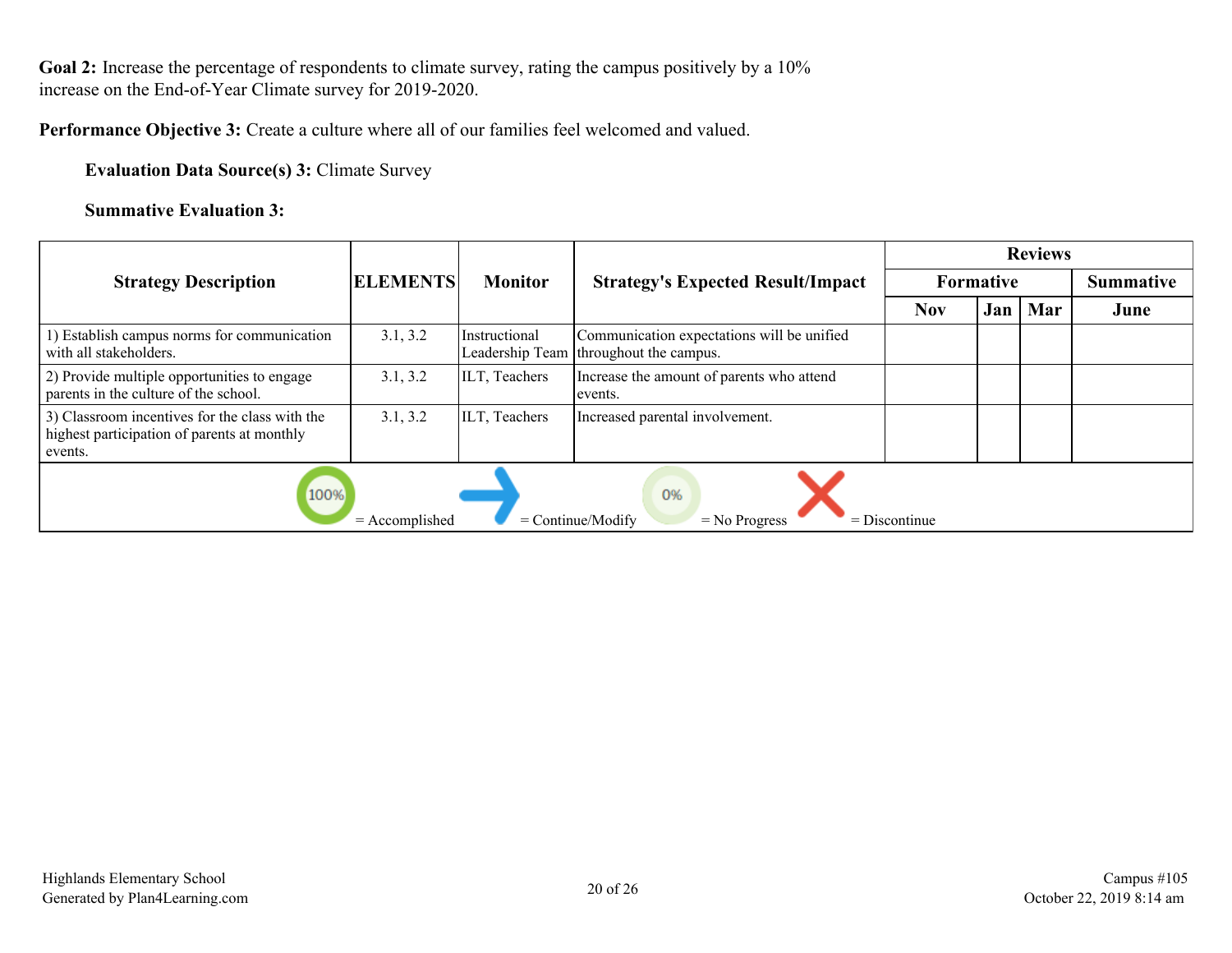# <span id="page-20-0"></span>**Goal 3: The campus turnover rate for faculty will decrease 10% by June 30, 2020.**

**Performance Objective 1:** Empower teachers to succeed by developing and building leadership capacity.

## **Evaluation Data Source(s) 1:**

## **Summative Evaluation 1:**

|                                                                                                                                                                                     |                 |                                            |                                                                                                                                     | <b>Reviews</b>   |     |     |           |  |
|-------------------------------------------------------------------------------------------------------------------------------------------------------------------------------------|-----------------|--------------------------------------------|-------------------------------------------------------------------------------------------------------------------------------------|------------------|-----|-----|-----------|--|
| <b>Strategy Description</b>                                                                                                                                                         | <b>ELEMENTS</b> | <b>Monitor</b>                             | <b>Strategy's Expected Result/Impact</b>                                                                                            | <b>Formative</b> |     |     | Summative |  |
|                                                                                                                                                                                     |                 |                                            |                                                                                                                                     | <b>Nov</b>       | Jan | Mar | June      |  |
| 1) Establish a teacher/teacher observation<br>schedule where teachers observe each other<br>after having a pre-conference about what skill or<br>strategy they want to see modeled. |                 | ILT, Teacher<br>leaders                    | Increase teacher capacity in the skill observed.                                                                                    |                  |     |     |           |  |
| 2) Grade-level and content-area teams have<br>strong, supported teacher leaders trained in adult<br>learning facilitation and team dynamics.                                        |                 | Instructional                              | Leadership capacity on each grade level. Another<br>Leadership Team level of support on the grade level for struggling<br>teachers. |                  |     |     |           |  |
| 3) Ensure content expertise, previous<br>achievement results for both staff and students,<br>and diversity amongst grade-level.                                                     |                 | Instructional<br>Leadership Team teachers. | Increased support on the grade level for all                                                                                        |                  |     |     |           |  |
| 100%<br>0%<br>$=$ Continue/Modify<br>$=$ Discontinue<br>$=$ Accomplished<br>$=$ No Progress                                                                                         |                 |                                            |                                                                                                                                     |                  |     |     |           |  |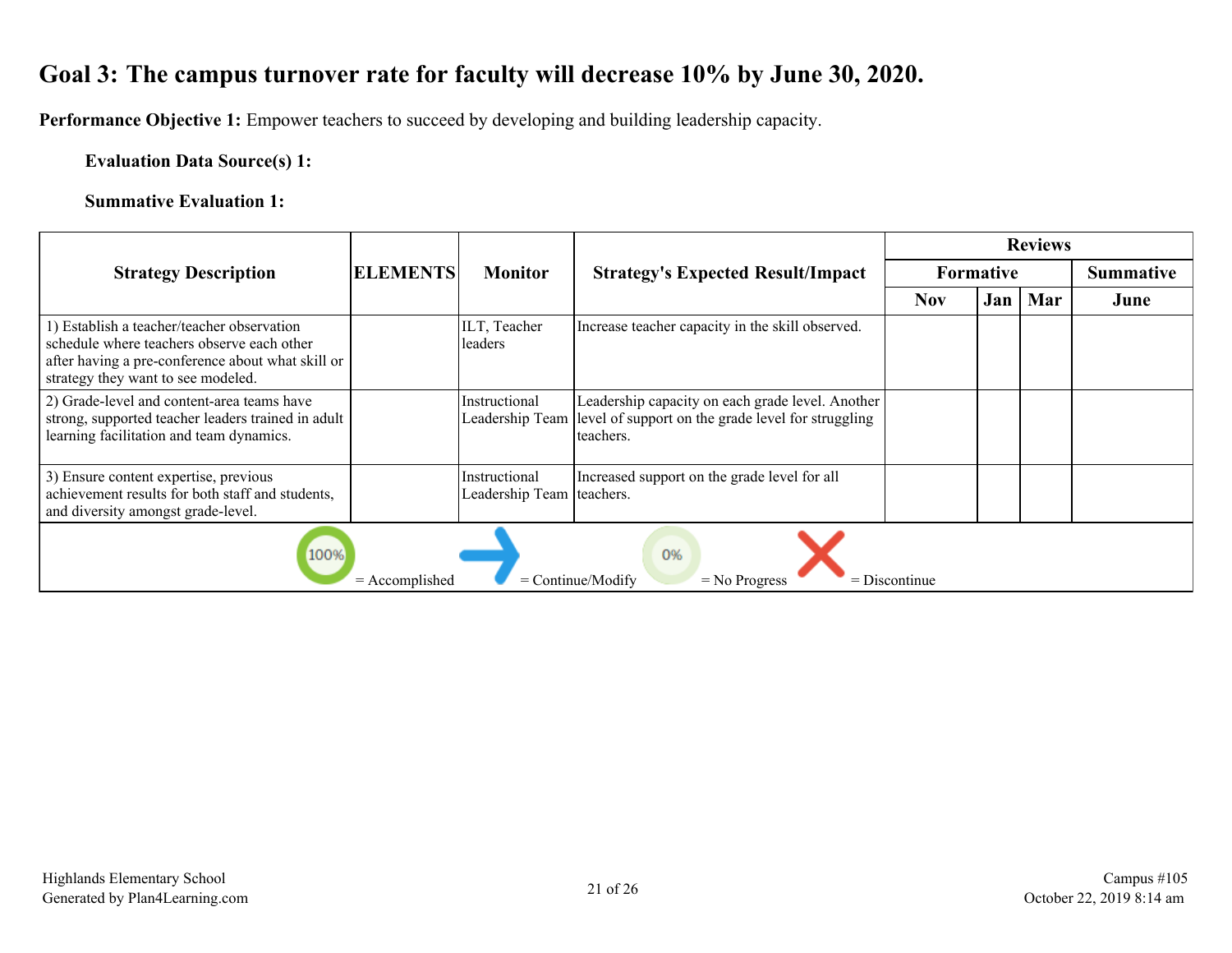**Goal 3:** The campus turnover rate for faculty will decrease 10% by June 30, 2020.

**Performance Objective 2:** Establish clear selection criteria, protocols, hiring and induction processes that are aligned with the school's vision, mission, values, and goals.

#### **Evaluation Data Source(s) 2:** HR Reports

#### **Summative Evaluation 2:**

|                                                                                                                                                                                                  |  |                                                         |                                                           | <b>Reviews</b>   |     |     |                  |  |
|--------------------------------------------------------------------------------------------------------------------------------------------------------------------------------------------------|--|---------------------------------------------------------|-----------------------------------------------------------|------------------|-----|-----|------------------|--|
| <b>Strategy Description</b>                                                                                                                                                                      |  | <b>ELEMENTS</b><br><b>Monitor</b>                       | <b>Strategy's Expected Result/Impact</b>                  | <b>Formative</b> |     |     | <b>Summative</b> |  |
|                                                                                                                                                                                                  |  |                                                         |                                                           | <b>Nov</b>       | Jan | Mar | June             |  |
| 1) Criteria is established prior to selection<br>activities and includes demonstration of content<br>knowledge, belief in the potential of all<br>students, and willingness to learn and develop |  | Instructional<br>Leadership<br>Team, Select<br>teachers | Selection of high quality teachers                        |                  |     |     |                  |  |
| 2) Interviews include demonstration lessons and<br>formal interviews with current high-performing<br>teachers to ensure alignment to vision, mission,<br>values, and goals                       |  | Instructional<br>Leadership<br>Team, Select<br>teachers | Selection of high quality teachers with unified<br>vision |                  |     |     |                  |  |
| 3) Use referrals from current high-performing<br>teachers in the recruitment and selection of staff                                                                                              |  | Instructional<br>Leadership<br>Team, select<br>teachers | Hiring high quality teachers, increased retention<br>rate |                  |     |     |                  |  |
| 100%<br>0%<br>$=$ Continue/Modify<br>$=$ Accomplished<br>$=$ Discontinue<br>$=$ No Progress                                                                                                      |  |                                                         |                                                           |                  |     |     |                  |  |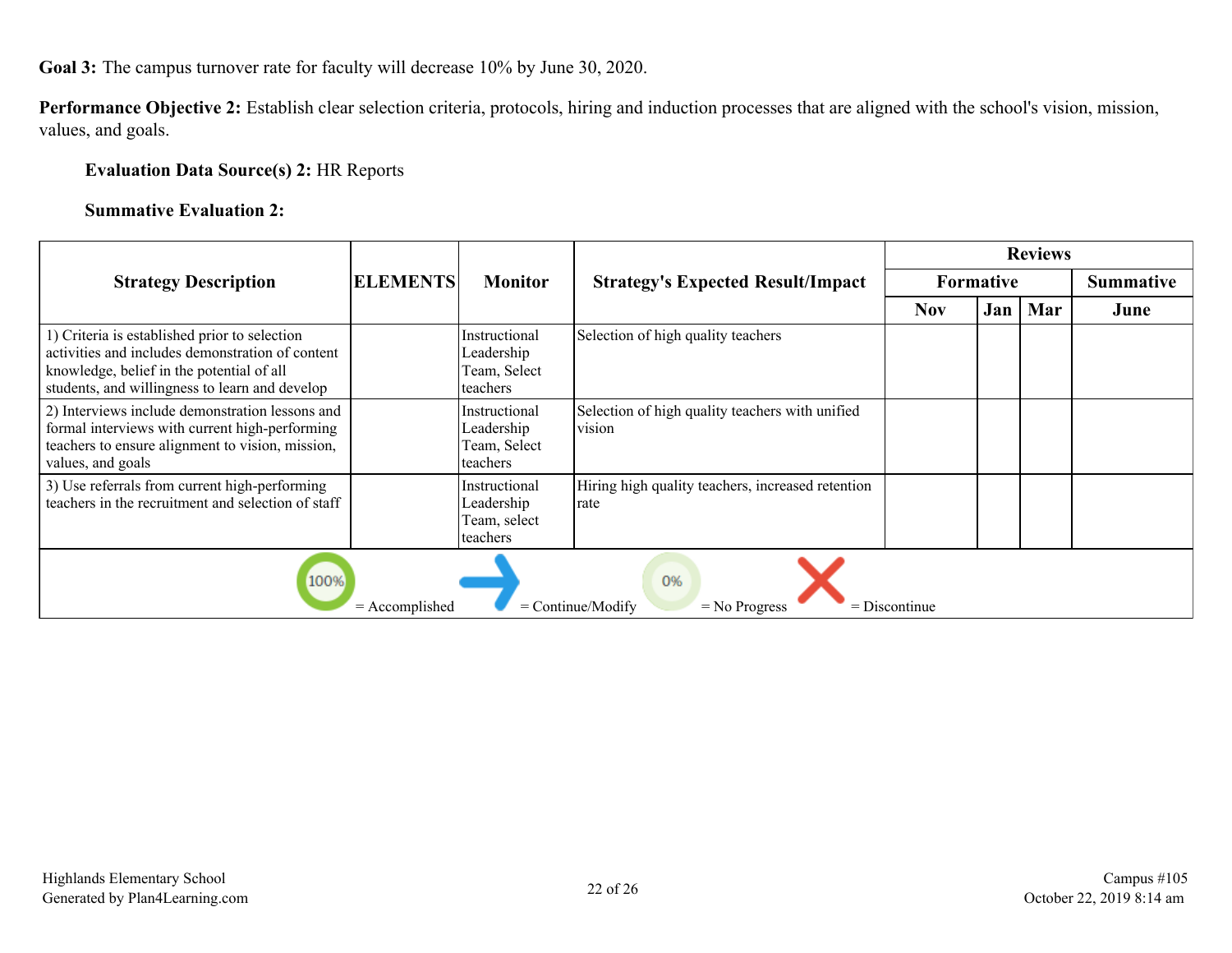**Goal 3:** The campus turnover rate for faculty will decrease 10% by June 30, 2020.

**Performance Objective 3:** Implement targeted and personalized strategies to support and retain staff, particularly high-performing staff.

## **Evaluation Data Source(s) 3:** HR Report

### **Summative Evaluation 3:**

|                                                                                                                                            |                 |                                  |                                             | <b>Reviews</b>   |      |     |                  |  |  |
|--------------------------------------------------------------------------------------------------------------------------------------------|-----------------|----------------------------------|---------------------------------------------|------------------|------|-----|------------------|--|--|
| <b>Strategy Description</b>                                                                                                                | <b>ELEMENTS</b> | <b>Monitor</b>                   | <b>Strategy's Expected Result/Impact</b>    | <b>Formative</b> |      |     | <b>Summative</b> |  |  |
|                                                                                                                                            |                 |                                  |                                             | <b>Nov</b>       | Jan' | Mar | June             |  |  |
| 1) Teacher placements are strategic based on<br>student need and teacher strengths.                                                        |                 | Instructional<br>Leadership Team | Increase teacher retention                  |                  |      |     |                  |  |  |
| 2) Individualized professional development<br>plans are developed and implemented to support<br>all staff                                  |                 | Instructional<br>Leadership Team | Targeted PD specific to the teachers needs. |                  |      |     |                  |  |  |
| 3) Personalized strategies are employed to retain<br>high performing staff including leadership<br>opportunities, and specific recognition |                 | Instructional<br>Leadership Team | Retain high quality teachers                |                  |      |     |                  |  |  |
| 100%<br>0%<br>$=$ Continue/Modify<br>$=$ Accomplished<br>$=$ Discontinue<br>$=$ No Progress                                                |                 |                                  |                                             |                  |      |     |                  |  |  |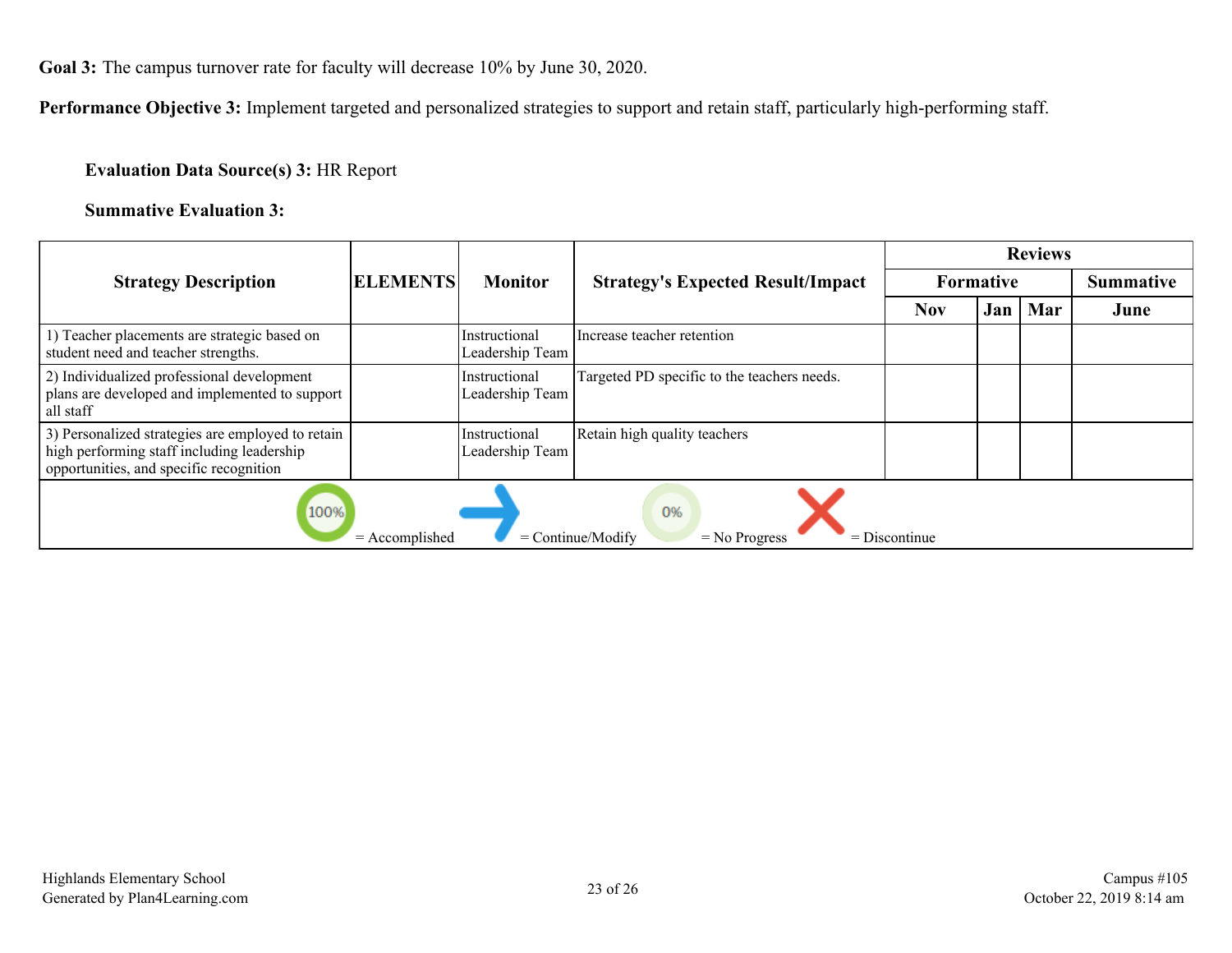# **Comprehensive Support Strategies**

<span id="page-23-0"></span>

| Goal Objective   Strategy | <b>Description</b>                                                                                                                                                                                                               |
|---------------------------|----------------------------------------------------------------------------------------------------------------------------------------------------------------------------------------------------------------------------------|
|                           | Instructional Leadership Team will develop, implement, and monitor protocols and processes to address data-driven analysis<br>that will lead to objective-driven lesson planning centered around student achievement.            |
|                           | Improve Tier I instruction for all PK-5th grade learners providing them with high quality instruction that is aligned to the<br>TEKS at the Meets and Masters level of performance.                                              |
|                           | Teachers develop and create lesson plans with clear objectives, multiple paths of instruction geared toward meeting the<br>specificity of the TEKS, and aligned formative assessments.                                           |
|                           | Student data-driven Professional Learning Communities (PLC) focused on strategies for multi-tiered support and teacher<br>collaboration to ensure improved instruction, aligned assessments, and deliberate progress monitoring. |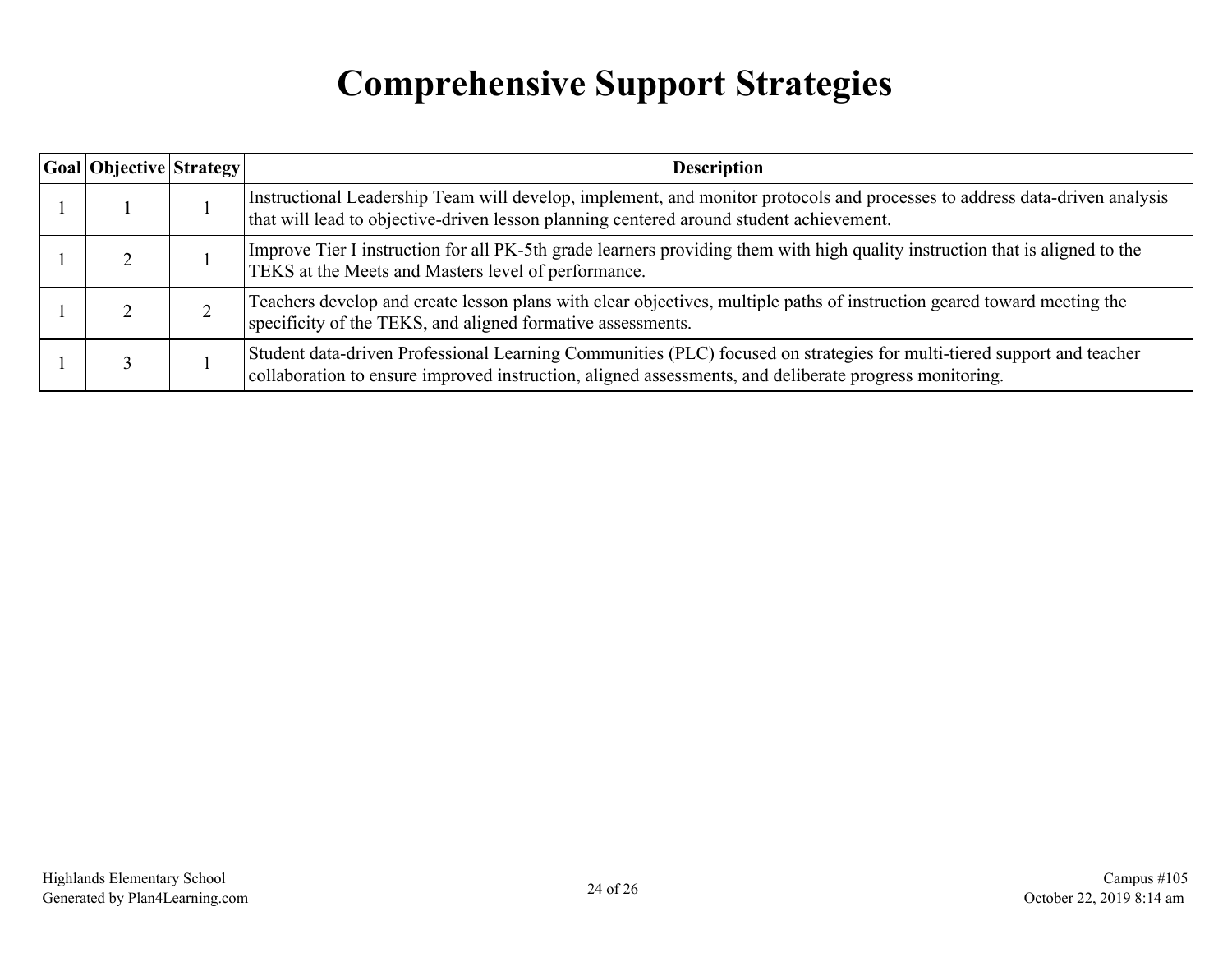# **2019-2020 Campus Site-Based Committee**

<span id="page-24-0"></span>

| <b>Committee Role</b>           | <b>Name</b>        | <b>Position</b>                  |
|---------------------------------|--------------------|----------------------------------|
| Administrator                   | Damian Patton      | Principal                        |
| District-level Professional     | Tyesha Lowe        | <b>Executive Director of CTE</b> |
| <b>Classroom Teacher</b>        | Miralda Monserrat  | Teacher                          |
| <b>Classroom Teacher</b>        | Dorothea Campbell  | Teacher                          |
| <b>Classroom Teacher</b>        | Carina Gonzalez    | Teacher                          |
| <b>Classroom Teacher</b>        | Rosa Quintero      | Teacher                          |
| <b>Classroom Teacher</b>        | Cesar Quintero     | Teacher                          |
| <b>Classroom Teacher</b>        | Jenny Morales      | Teacher                          |
| Parent                          | Mayra Vega         | Parent                           |
| <b>Community Representative</b> | <b>Steve Boyer</b> | Pastor                           |
| <b>Business Representative</b>  | Vernon Folks       | <b>Business</b>                  |
| Parent                          | Rosalinda Aguero   | Parent                           |
| <b>Business Representative</b>  | Carol Williams     | <b>Business</b>                  |
| <b>Community Representative</b> | John Mays          | All Pro Dad                      |
| <b>Classroom Teacher</b>        | Edith Favela       | Teacher                          |
| <b>Classroom Teacher</b>        | Candice Galloway   | Teacher                          |